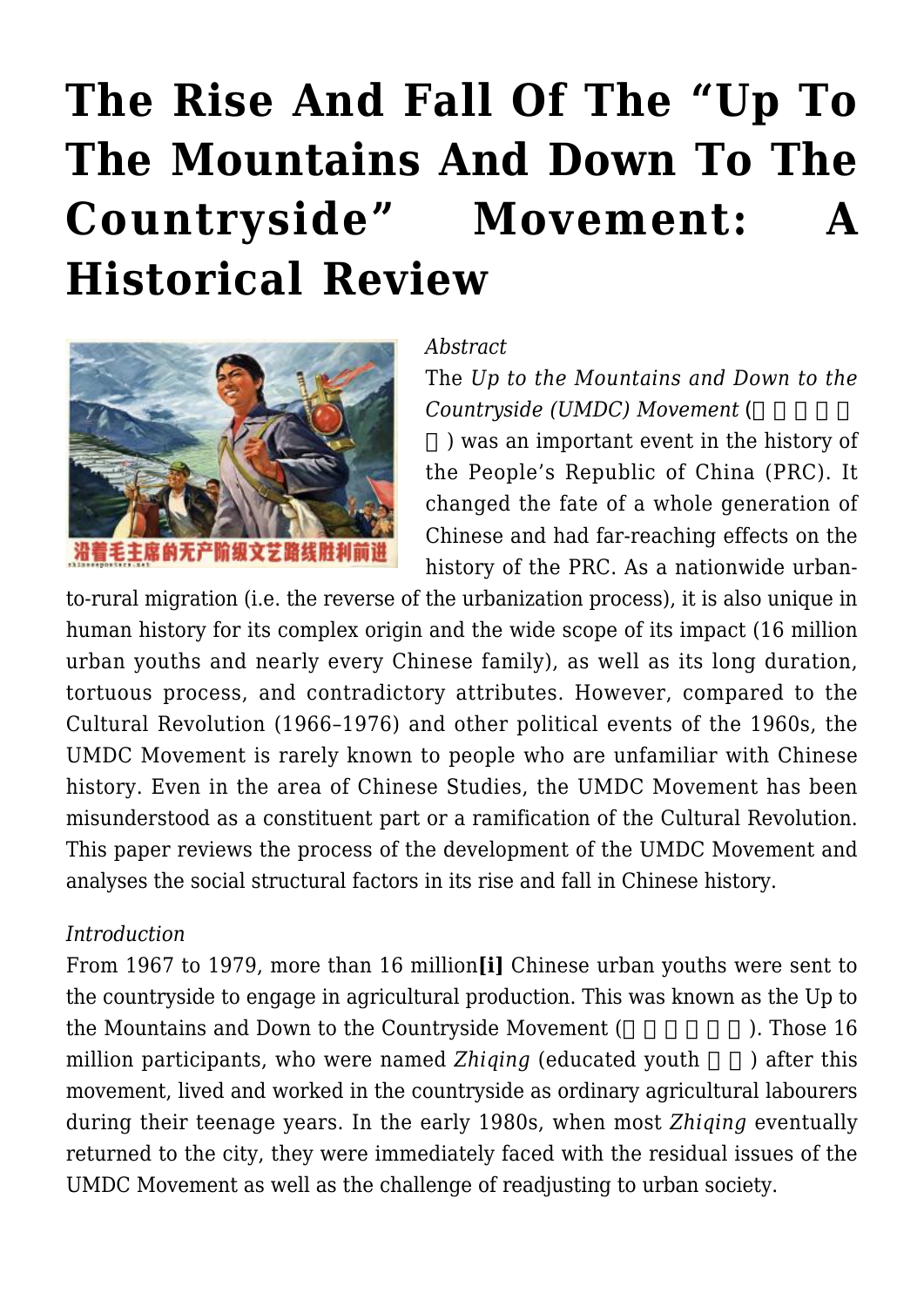The UMDC Movement not only changed the fate of a whole generation of Chinese but also had far-reaching effects on the history of the People's Republic of China. However, in overseas Chinese Studies, much less attention has been given to the UMDC Movement than to the Cultural Revolution (1966–1976). For many researchers, the UMDC Movement is a constituent part or a ramification of the Cultural Revolution.**[ii]** In terms of the relationship between the two historical events, the Zhiqing Office of the State Council announced an official conclusion in 1981:

"First of all, the 'UMDC' was a major experiment carried out by the Communist Party fromthe 1950s, based on fundamental realities of the country, which then had a large population, a weak economic foundation, and employment difficulties: it was not the result of the Cultural Revolution. Second, the 'UMDC' was aimed primarily at resolving employment problems; during the ten years of the Cultural Revolution, it evolved as a political movement under the ultra-left ideology and resulted in serious mistakes in practice."**[iii]** (Gu 1997, pp. 283–285)

As indicated in the above quotation, the UMDC Movement was characterized by its complex origin, tortuous process, and contradictory attributes. Simply associating it with the Cultural Revolution has led to the neglect of these historical facts. Therefore, to clarify the unique and significant position of the UMDC Movement in Chinese history, this paper reviews its rise and fall and further argues that its origin, development, and termination were all rooted in structural and fundamental contradictions of Chinese society, as well as the evolution of these contradictions under different historical circumstances.

Another theme of this chapter is to identify the *Zhiqing's* position in the history of the UMDC Movement and in Chinese society. The UMDC Movement created the *Zhiqing* group – a whole generation of youths who have been allocated "Zhiqing" as their collective identity. Based on the historical review, this chapter argues that the constitution of the *Zhiqing* group and the connotation of the *Zhiqing* identity both underwent transformations at different stages of the UMDC Movement.

To summarize, a comprehensive historical review lays the foundation for an advanced understanding of the UMDC Movement and *Zhiqing*. The following sections present a clear development process, including a pre-movement phase and three distinct stages of the UMDC Movement.

*Pre-Movement Phase: 1953–1965*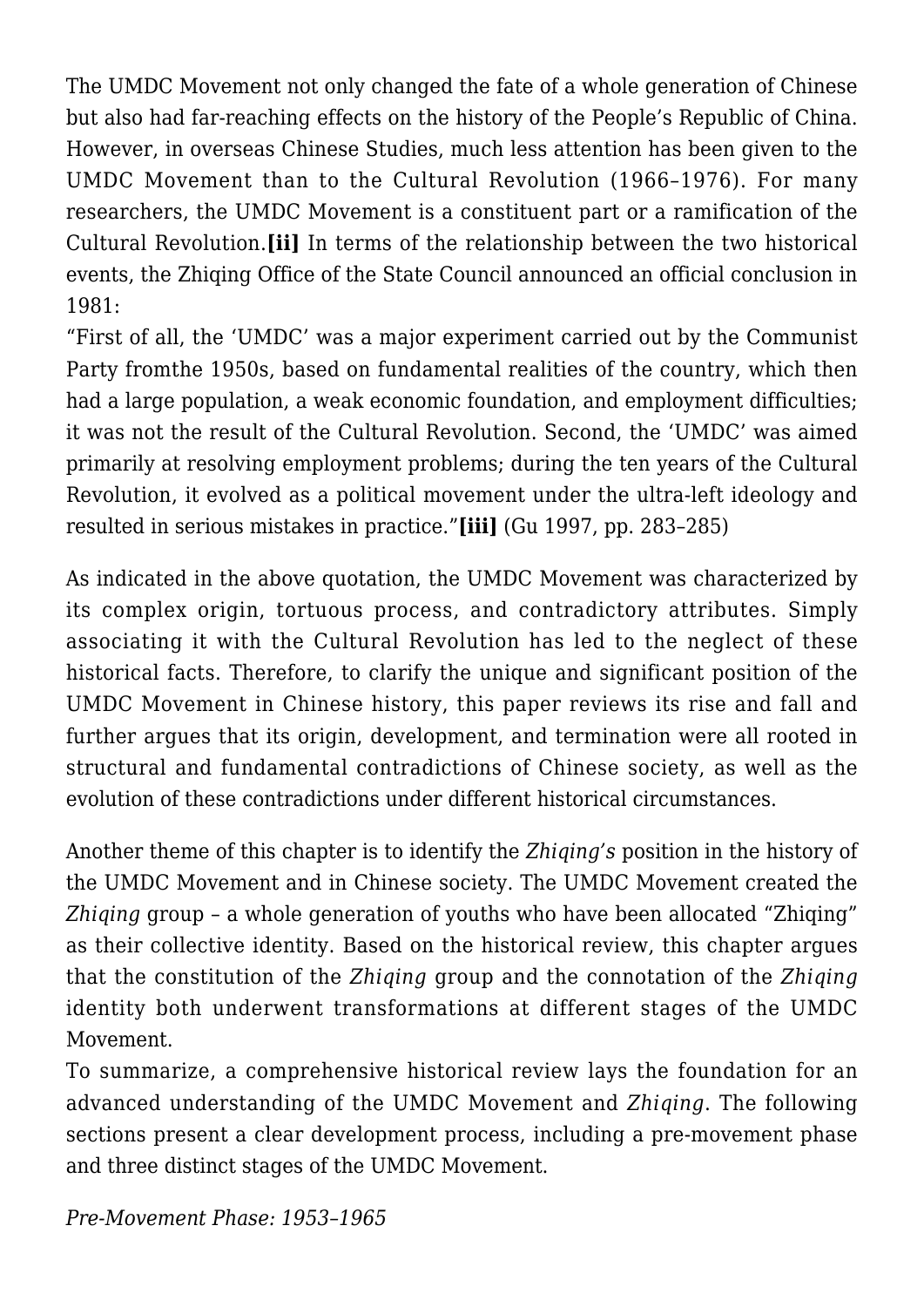Mobilizing and organizing the Chinese youth to engage in agriculture can be traced back to the 1950s. After 1953, the problems caused by the country's overheated economy became acute. Large numbers of rural youths rushed into the cities to search for jobs. To alleviate employment pressure in the cities, the state sought to encourage these rural youths to go back to their home villages and engage in agricultural production. Those rural youth were called *HuixiangZhiqing* to distinguish them from the subsequent *Zhiqing* – urban youth. Because they were originally from the countryside, their return was regarded as normal and they were not entitled to a resettlement fee or other preferential treatments which were provided to urban youth when they settled down in the countryside. In addition to urban unemployment, another influencing economic factor was the development of agricultural cooperatives. Mao Zedong, the major promoter of rural collectivization, emphasized his opinion that educated young people should move to remote rural areas to make contributions to the nation and achieve personal development.**[iv]**

Another significant development in the 1950s was youth reclamation teams, which were arranged, organized, and guided directly by the Central Committee of the Communist Youth League. The two models used for these teams were the Beijing Youth Voluntary Reclamation Team(
and the Shanghai Youth Voluntary Reclamation Team (
The state of  $\mathbf{v}$ ). **[v]** Driven by the Central Committee of the Communist Youth League, youth reclamation teams soon spread throughout the whole country as a new trend. However, they came to an end in 1956 because of economic deficiency and poor management (Ding, 1998, pp.60–68). Moreover, the majority of the urban youths in these reclamation teams failed to adapt to intense farm work and harsh conditions, and they did not settle down in the countryside as they were supposed to (Ding, 1998, p. 60).

The *Huixiang Zhiqing* and the youth reclamation teams were the predecessors of the *Zhiqing*. Apart from this successive relationship, the dilemmas they faced in the 1950s continued to influence the UMDC Movement in the 1960s and 1970s. Subsequent history has demonstrated that these dilemmas, revealed later as inherent problems of the UMDC Movement, had determined in advance its direction and final results.

Of those dilemmas and problems, the most significant one was the employment issue, which cyclically intensified alongside general economic fluctuations. This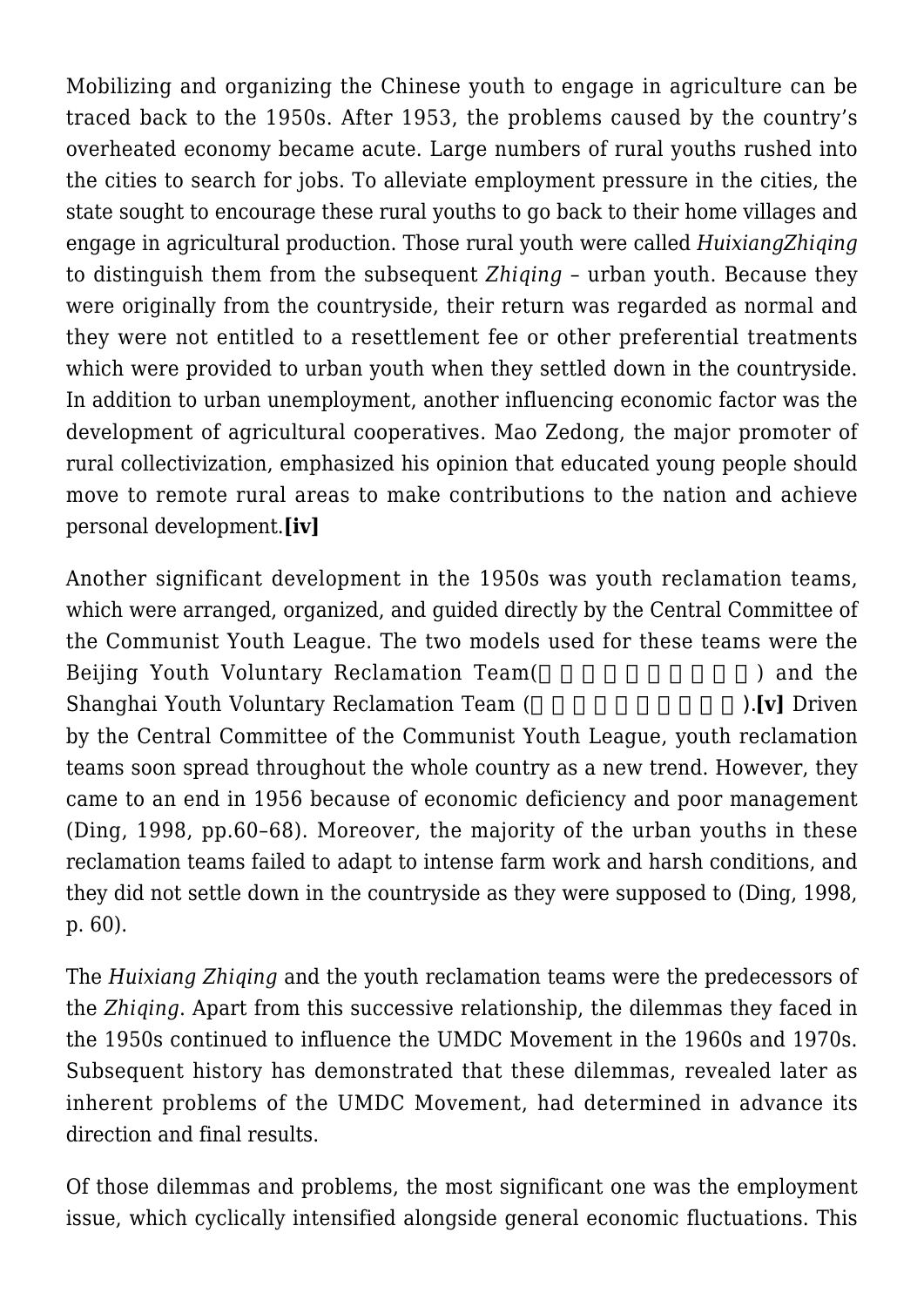was relevant with regard to the contradiction between population growth and development in the economy and education, as well as shortcomings in population, economy, and education policies. The second and consequent problem was that employment pressure and other social problems in the cities were often shifted to the countryside. Lastly, turning educated young people into simple labourers objectively resulted in a waste of human and education resources. Initially, it was hoped that young people would contribute to rural construction by exploiting their knowledge and skills and transforming the rural society with advanced urban culture. However, most urban youths failed to settle down in the countryside. So the ironic fact was that "educated young people were less capable than illiterate peasants" (Ding, 1998, p.63). It is clear now that this was due to the poor production conditions, which stopped these young people from using their advantages. However, in that particular historical period, these young people's failure and resistance were interpreted ideologically as the weakness and individualism of the bourgeoisie.**[vi]**

After a few years of try-outs, in 1956, the Chinese Communist Party (CCP) and the state decided to adopt mobilizing youth to the countryside as a conventional method to address the employment issue. This time, the urban youth became the target for mobilization. On 23 January 1956, the Political Bureau of the CCP Central Committee (
Fig. 2) issued an "Outline of National Agricultural Development from 1956 to 1967 (draft)"  $(1956 \t 1967)$ 

]). According to Article Thirty of the Outline, graduates of urban secondary and primary schools, except for those who had managed to enter into further studies and those who had found jobs in the cities, should respond to the call and go down to the countryside and up to mountains to join in agricultural production and participate in the great cause of socialist agricultural construction. For the first time, "Down to the Countryside and Up to the Mountains" (The Up to the Mountains" (The Up to the Mountains" (The Up to the Mountains" (The Up to the Mountains" (The Up to the Mountains" (The Up to the Up to the Up to appeared in an official document as a set term, though the sequence here was contrary to the later well-known expression, "Up to the Mountains and Down to the Countryside" (Fig. 2.1).

In 1958, under the impact of the Great Leap Forward, the implementation of "Down to the Countryside and Up to the Mountains" was halted suddenly. By the end of 1962, the number of idle urban youths had reached 2 million.**[vii]** Soon, the UMDC work was brought back onto the agenda. In October of 1962, the Agriculture and Forestry Office of the State Council (Separate 1) held the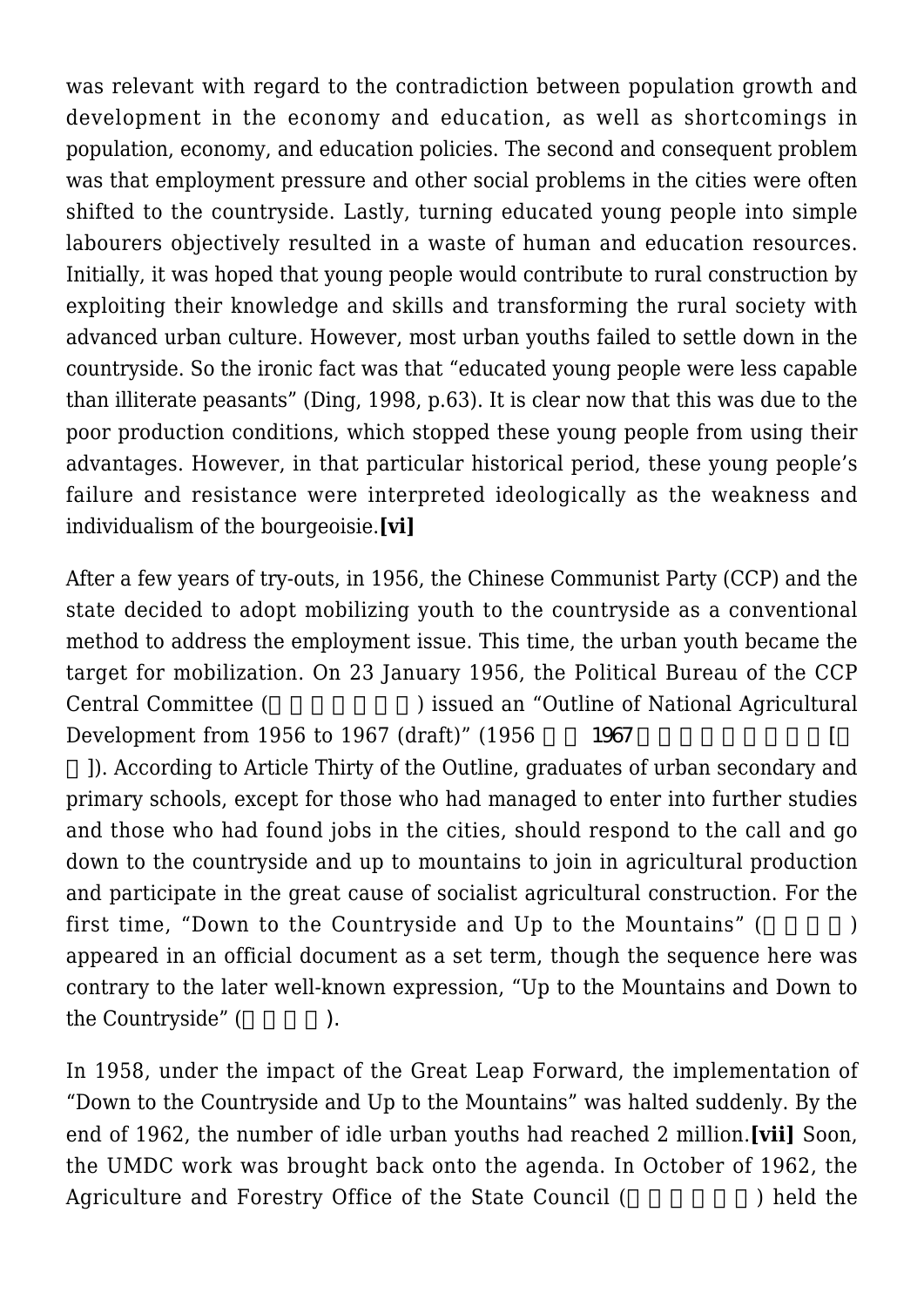"Reporting Conference of Resettling Urban Redundant Staff and Young Students in State Farms, Forest Farms, Pastures, and Fisheries (

). Zhou Enlai attended the meeting and delivered a speech. In this speech, he pointed out that resettling the urban population in the countryside was an effective solution to the problem of surplus labour forces in the city. Participants discussed a series of practical issues, including the target and methods of resettlement, expenditure, and resources, as well as corresponding policies, plans, and safeguards. At this meeting, the Leading Group of Resettlement Work of Agriculture and Forestry Office (

) was founded, which was the predecessor to the Leading Group Office of *Zhiging* UMDC (
a)

In the two years from 1960 to 1962, the chief method of resettlement was to send youths to state farms. In any case, resettling urban youth in the countryside was a constituent part of the main task of urban population retrenchment, which aimed to alleviate employment pressure in the cities and other associated issues. The situation started to change in 1963. That year, the national economy started to recover; yet, it was in this year that the state announced its decision to carry on the UMDC work as a separate and long-term programme.

From June to July of 1963, the Leading Group Leaders' Meeting of Resettlement Work for Urban Redundant Staff and Young Students (

) was held in Beijing. At this meeting, Zhou Enlai claimed that mobilizing urban youth to go up to the mountains and down to the countryside ought to be deemed a long-term task. In August 1963, the report from this meeting was approved and issued by the Central Committee of the CCP and the state. Key statements in this report included: the subject of mobilization would no longer be redundant workers but secondary school graduates who had failed to enter into higher education and those who could not find jobs; the age of eligibility would be lowered from 18 to 16; mobilization should be carried out primarily in large and medium-sized cities, and then in towns; each province, city, and autonomous region should set up a 15-year resettlement plan; the main destination for resettlement shifted from state farms to production teams; the ultimate aim was to develop these young students as agricultural workers equipped with knowledge and skills, as well as socialist consciousness, through education and influences from the poor and lower-middle class peasants (

) and farm workers (Gu, 1997, pp.38–40).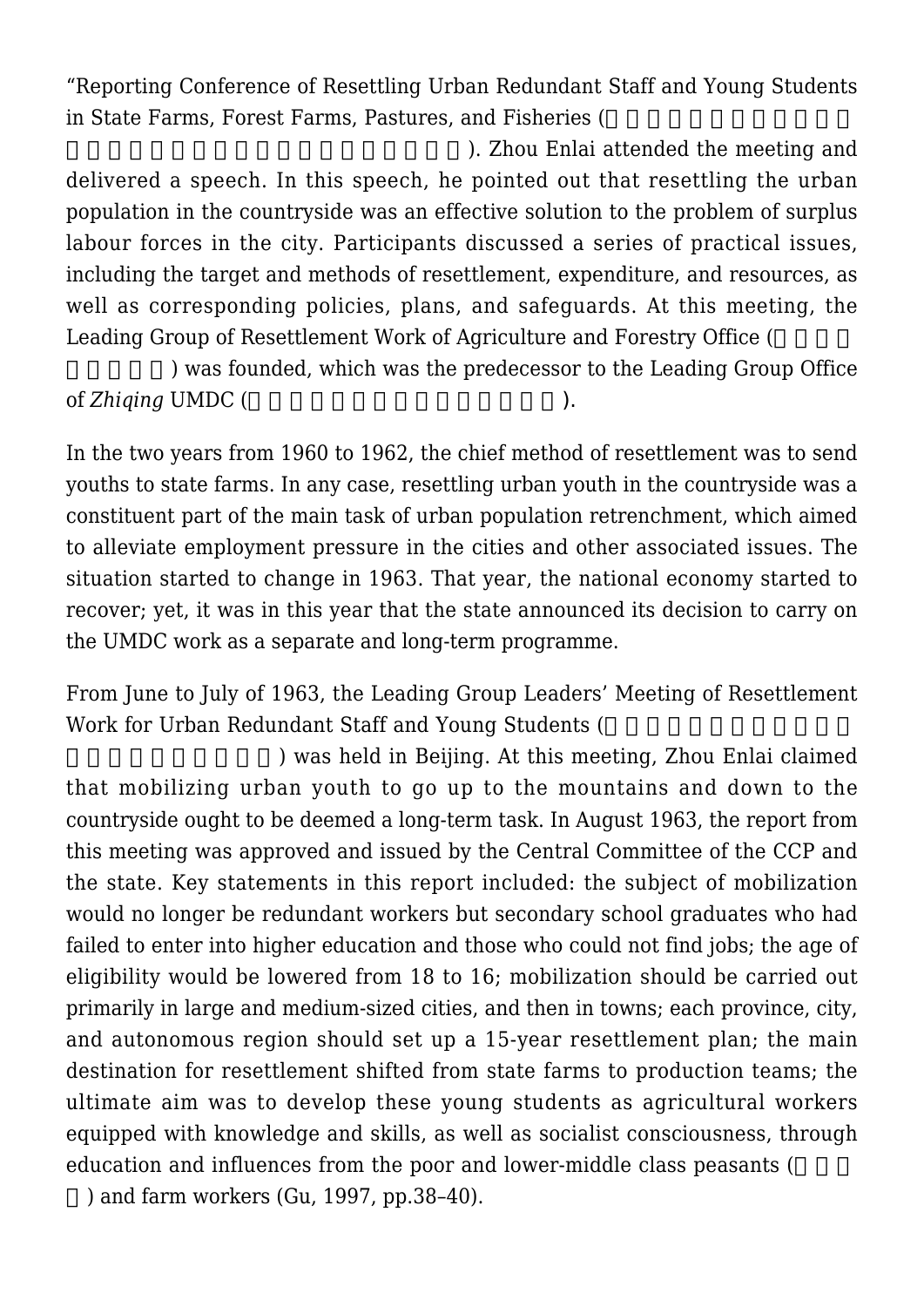On 16 January 1964, the state issued the "Decision on mobilizing and organizing urban *Zhiqing* to participate in socialist construction in the countryside (draft)"  $($  [  $)$ ]). Following this document, the Leading Group of *Zhiqing* UMDC ( ) and the Resettlement Office (  $\qquad$  ) were set up, followed by the establishment of corresponding organizations at each administrative level.

In February 1965, the Leading Group held a work meeting. In the report of this meeting, Zhou Enlai made several important statements: the UMDC work was significant in terms of cultivating revolutionary successors, eliminating the "three main differences" (worker–peasant, city–countryside, and brainwork–manual work) and constructing the new socialist countryside; the state was responsible for the resettlement of *Zhiqing* and for providing them with a good livelihood in the countryside; a 15-year plan should be drawn up cautiously and the UMDC work should be brought into the integrated planning of the urban workforce (Gu, 1997, pp.60–64). By the time of this meeting, the pre-movement phase had reached its end. A new chapter of the UMDC Movement was about to start.

The above historical review shows that the UMDC work from early 1950s to 1965 went through the following stages:

Stage 1: secondary and primary school graduates were encouraged to go back to their home villages or to form youth reclamation teams (1953–1956);

Stage 2: unemployed urban youth and those who had failed to enter higher education became the target groups for mobilization (1957);

Stage 3: mobilization and resettlement work was suspended during the Great Leap Forward (1958 and 1959);

Stage 4: mobilization and resettlement work was reactivated; the main destination in resettlement was state farms (1960–1962);

Stage 5: production teams became the main destination; mobilization and resettlement work was institutionalized and regularized and was highlighted as a separate, routine, and long-term project by the CCP and the state (1963–1965).

Thus, it can be seen that during the pre-movement phase, mobilizing educated young people gradually changed from a provisional measure into well-planned and rigorously managed routine work. This was a phase of exploration and intentional preparation for the following massive UMDC Movement. By turning a provisional solution to the cyclical unemployment problem into a significant routine project, the CCP and the state put a much higher value on the UMDC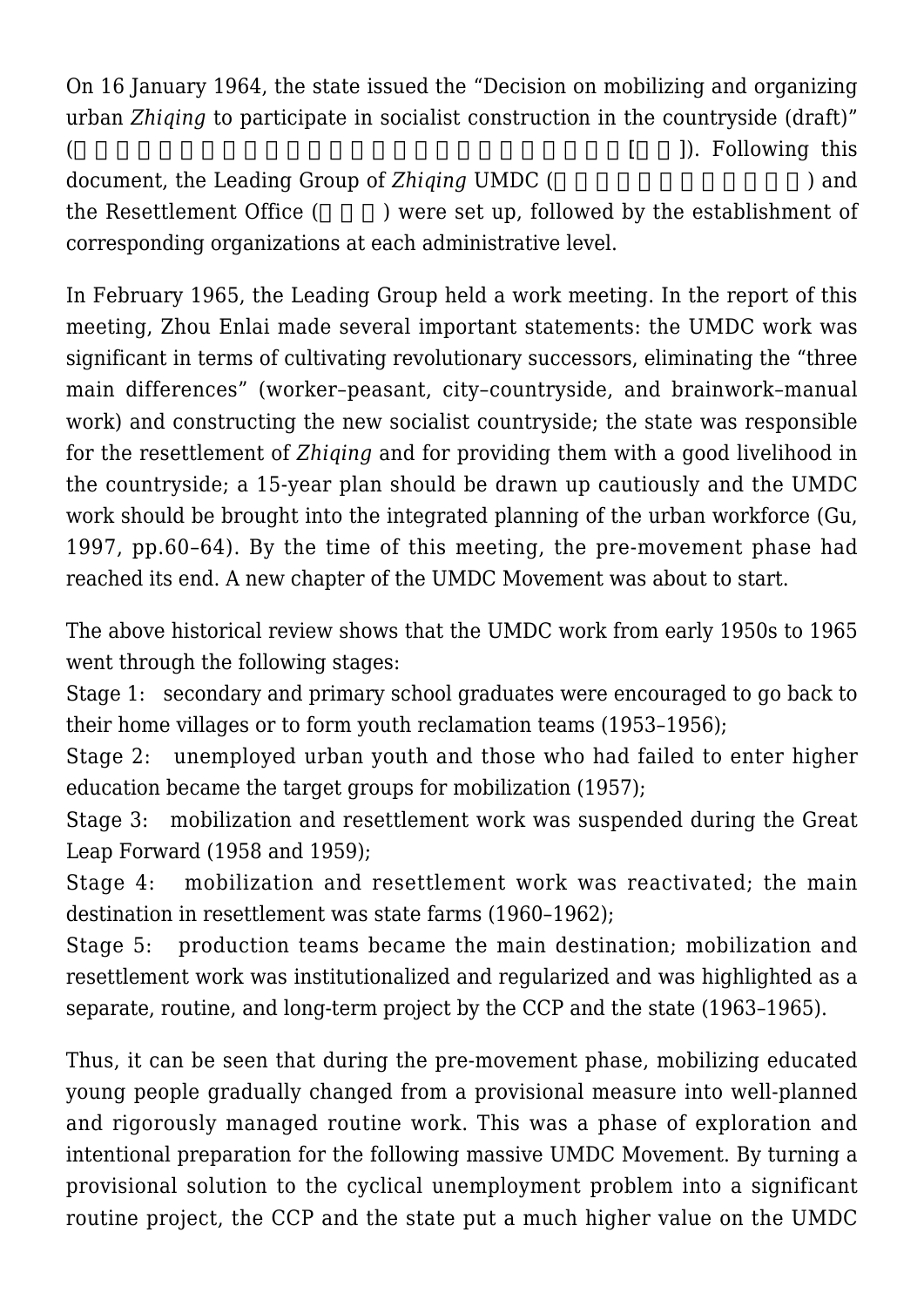work after 1962. This strategic change led to significant transformations of the UMDC work, including the regularization and institutionalization of mobilization and organization, as well as the formation of guiding ideologies.

First of all, a complete model of mobilization and resettlement work was established. This model, as summarized by Ding (1998), was made up of unified organization and rigorous planning by the state, political mobilization, and state provision of material needs. This led to the institutionalization and regularization of the mobilization and organization work. For example, the resettlement plan was incorporated as part of the annual national economic plan; specialized organizations were established at different administrative levels; and a special fund was provided and planned by the state to provide resettlement fees (Ding, 1998, p. 236–241).

Second, since the early 1960s, ultra-left ideologies gradually took control over the UMDC work and turned it into a political movement. In April 1964, the Communist Youth League submitted the "Report on Organizing Urban *Zhiqing* to Engage in Socialist Construction in the Countryside" (

) to the Central Committee of the CCP. This report stated clearly that mobilizing urban youths to go to the countryside was of great importance to the revolutionization of educated young people, and hence it ought to be carried out as an important political task. The guiding ideology was: "Educated young people, as part of the petty bourgeoisie category, needed reinvent themselves. The only way was to integrate with workers and peasants by engaging in manual labour . . . It was the first step in the revolutionization of these youth."**[viii]**

Third, the *Zhiqing* group gradually took shape during the pre-movement phase. It was differentiated from other social groups in terms of its exclusive rights and obligations. On the one hand, *Zhiqing* were entitled to a certain resettlement fee, which guaranteed their basic needs were met at the initial stage of resettlement, including grains for the first year, expenses related to new houses, and farm tools.**[ix]** On the other hand, *Zhiqing* were obliged to transfer their registered permanent residence () from an urban residence () to a rural residence (exceptional original very real sense forced to settle down in the countryside.**[x]**

From the early 1960s, domicile control became more and more important in the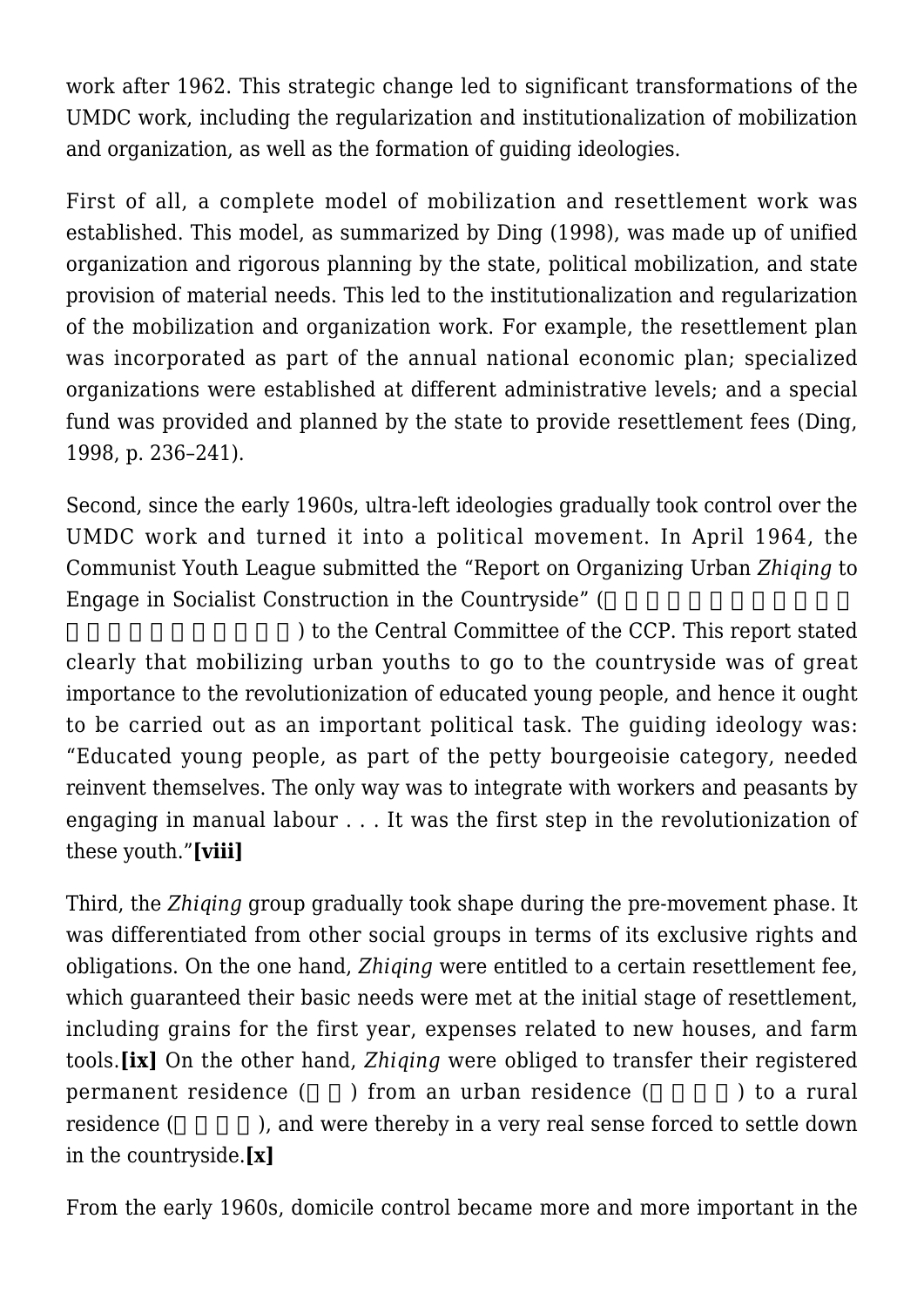UMDC work. Through the control over registered permanent residence, the UMDC work became an effective means of urban population control and labour force allocation. This was the major reason that sending *Zhiqing* to the countryside had been implemented as a long-term task since the early 1960s. Moreover, because of the economic and hierarchical implications of the household registration system, the identity change from urban youth to *Zhiqing* had fundamental significance for these young people's livelihoods and selfdevelopment.**[xi]** When *Zhiqing* left their home cities for the countryside, their registered permanent residences were transferred simultaneously to the corresponding production teams or farms, so that they would take root in the countryside and become real peasants.**[xii]** As a result, "Zhiqing" was no longer associated with its original meaning: youths who have had a certain amount of knowledge (  $\blacksquare$  ). Rather, it referred specifically to young urban students who were sent to the countryside and were supposed to take root there and become agricultural labourers thereafter. A whole generation's destiny was changed completely.

# *The UMDC Movement: 1967–1981*

After the commencement of the Cultural Revolution, all universities and schools shut down in May 1966. On 13 June, the Central Committee of the CCP and the State Council issued the "Notification of University Entrance Examination Reform"(
Notification  $\qquad \qquad$ ). Another document, "Notification of University Enrolment Reform"(
and the contract of University Enrolment Reform" (
and the contract of the contract of the contract of the contract of the contract of the contract of the contract of the contract of the co on 24 July. As a result, university and college enrolment was suspended until 1970.**[xiii]**

Driven by restless red guards, the turmoil of the Cultural Revolution soon swept over the whole country. To control the situation, the Central Committee of the CCP, the State Council, the Central Military Commission, and the Central Cultural Revolution Group released the "Notification of Resuming Revolution in Classes"  $($  and  $)$  on 14 October 1967. This notification "indicated that the Red Guards Movement had completed its historical mission" (Gu, 1997, p.108). In November of 1967, most school students went back to their classes. Secondary school enrolment started as usual but universities and colleges were still closed. At the same time, the economy had experienced a 9.6 per cent decrease in the gross output value of industry and agriculture, while job recruitment had been suspended in most factories because of the unrest. As a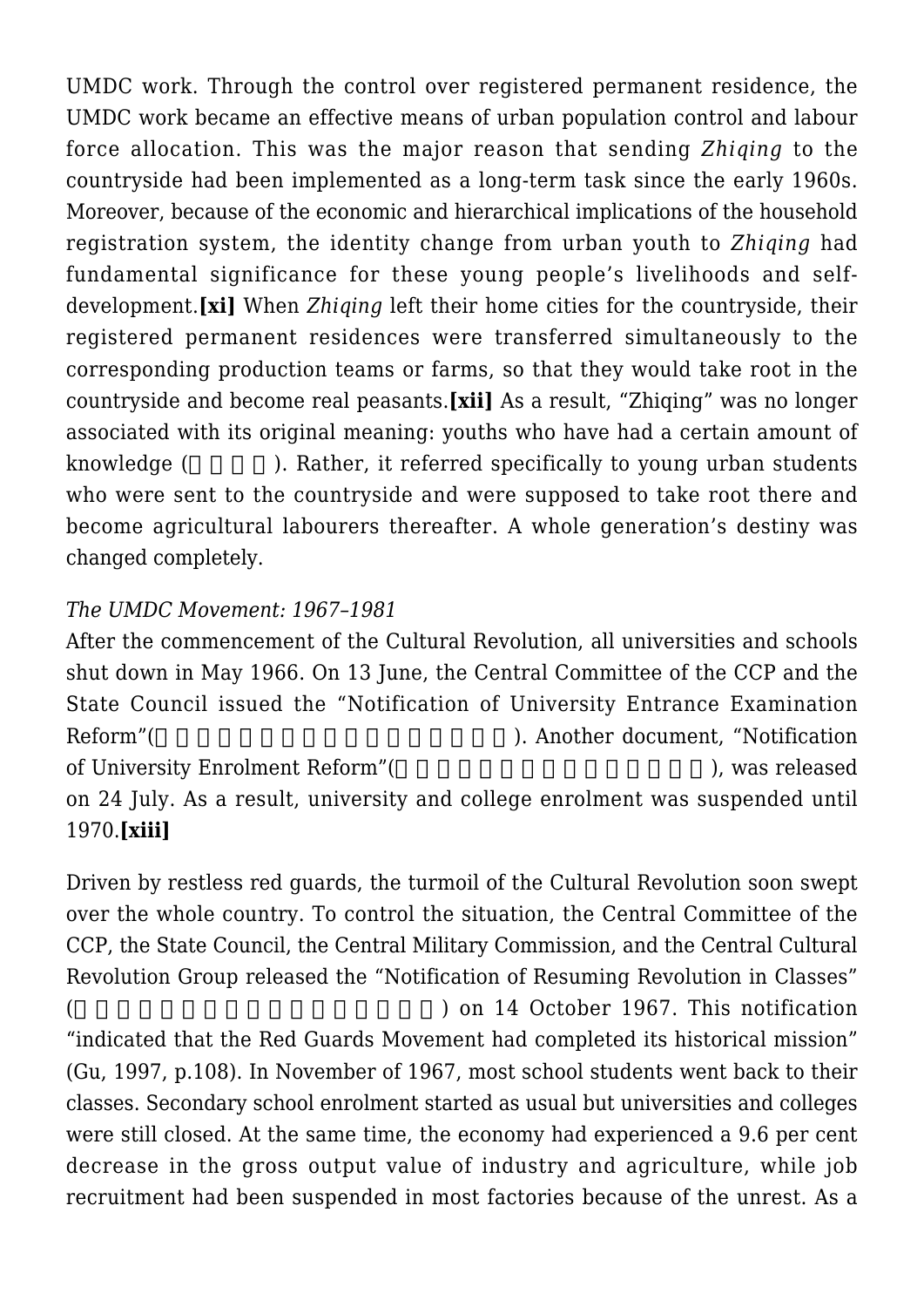result, millions of secondary school graduates became surplus urban labour, causing enormous pressure in terms of employment and social stability.

Under such circumstances, the UMDC work was brought back on the agenda. On 4 May 1967, The *People's Daily* published an editorial: "*Zhishi Qingnian* Must Integrate with Workers and Peasants" (
Theorem 2014). Later, on 9 July, it published another editorial, "Asserting the Right Direction of *Zhiqing* UMDC" ( Sample 1999). These editorials showed that the propaganda at that time followed the theme of the pre-movement phase: the revolutionization of the youth. A few red guards like Cai Lijian (Summer Column 2) and Qu Zhe (a) responded to the call and volunteered to go to the countryside.**[xiv]** After this, sending urban youth to the countryside soon became a nationwide UMDC Movement.

The entire UMDC Movement can be divided into three main stages in accordance with policy changes: stage one, from 1967 to 1969; stage two, from 1969 to 1973; and stage three, covering the period from 1974 to 1978 and the termination of the movement between 1978 and 1981. Table 1illustrates this development process.

| Year      | Total      | Production<br>Teams | Collective<br>Farms &<br>Production<br>Teams | <b>State</b><br>Farms |
|-----------|------------|---------------------|----------------------------------------------|-----------------------|
| Total     | 17,764,800 | 12,822,100          | 2,030,800                                    | 2,911,900             |
| 1962-1966 | 1,292,800  | 870,600             |                                              | 422,200               |
| 1967-1968 | 1,996,800  | 1,659,600           |                                              | 337,200               |
| 1969      | 2,673,800  | 2,204,400           |                                              | 469,400               |
| 1970      | 1,064,000  | 749,900             |                                              | 314,100               |
| 1971      | 748,300    | 502,100             |                                              | 246,200               |
| 1972      | 673,900    | 502,600             |                                              | 171,300               |
| 1973      | 896,100    | 806,400             |                                              | 89,700                |
| 1974      | 1,724,800  | 1,191,900           | 346,300                                      | 186,600               |
| 1975      | 2,368,600  | 1,634,500           | 496,800                                      | 237,300               |

Table 1. Number of *Zhiqing* (1962–1979)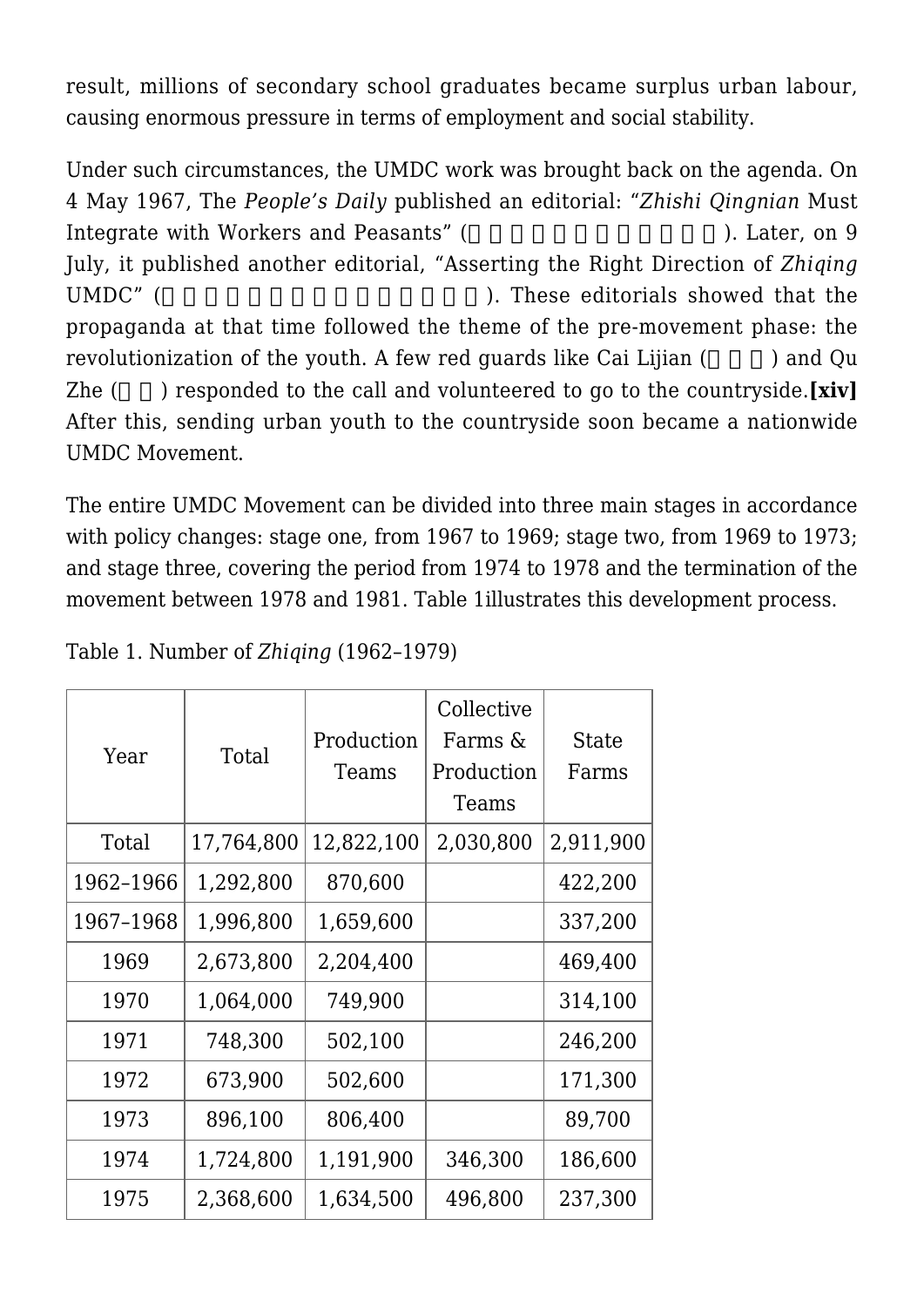| 1976 | 1,880,300 | 1,228,600 | 415,100 | 236,600 |
|------|-----------|-----------|---------|---------|
| 1977 | 1,716,800 | 1,137,900 | 419,000 | 159,900 |
| 1978 | 480,900   | 260,400   | 189,200 | 31,300  |
| 1979 | 247,700   | 73,200    | 164,400 | 10,100  |

*Source:* Table 3B in *Spring Tide*(Liu, 1998, p.863).

# *Stage one: 1967–1969*

During this transition period, ordinary *Zhiqing* work eventually turned into a political movement – the UMDC Movement. A crucial event was the announcement of the "Re-education Theory" (here is no involved that old sample of the old slogans like "Revolutionization of the Youth" and "Revolutionary Successors", and became the dominant ideology of the UMDC Movement.

Since the commencement of the Cultural Revolution, ideological factors had started to play a more and more critical role in mobilization and propaganda. Two typical examples were the Propaganda Team of the People's Liberation Army (

) and the Workers' Propaganda Team ().**[xv]** Under these specific circumstances, many politically activist students joined the UMDC Movement out of genuine aspirations. For others, joining the UMDC Movement became an important way to prove their trustworthy political position and their loyalty to the Party and to Chairman Mao.

# In September, *People's Daily* quoted Mao Zedong's instruction:

"Most of the students educated in old schools are able to integrate with workers, peasants, and soldiers . . . but they should be led under the right direction and reeducated by workers, peasants, and soldiers, and thus completely change their old mind-set. This kind of intellectual is welcomed by workers, peasants, and soldiers."**[xvi]**

Before 1966, "Revolutionization of the Youth" was a slogan for encouraging *Zhiqing* to undertake the transition from educated urban youth to simple labourer in the countryside. The new guiding ideology – the "Re-education Theory" – had a much stronger mandatory significance, as young students were now obliged to go to the countryside to receive re-education there.

On 22 December 1968, the *People's Daily* published a report on the story of urban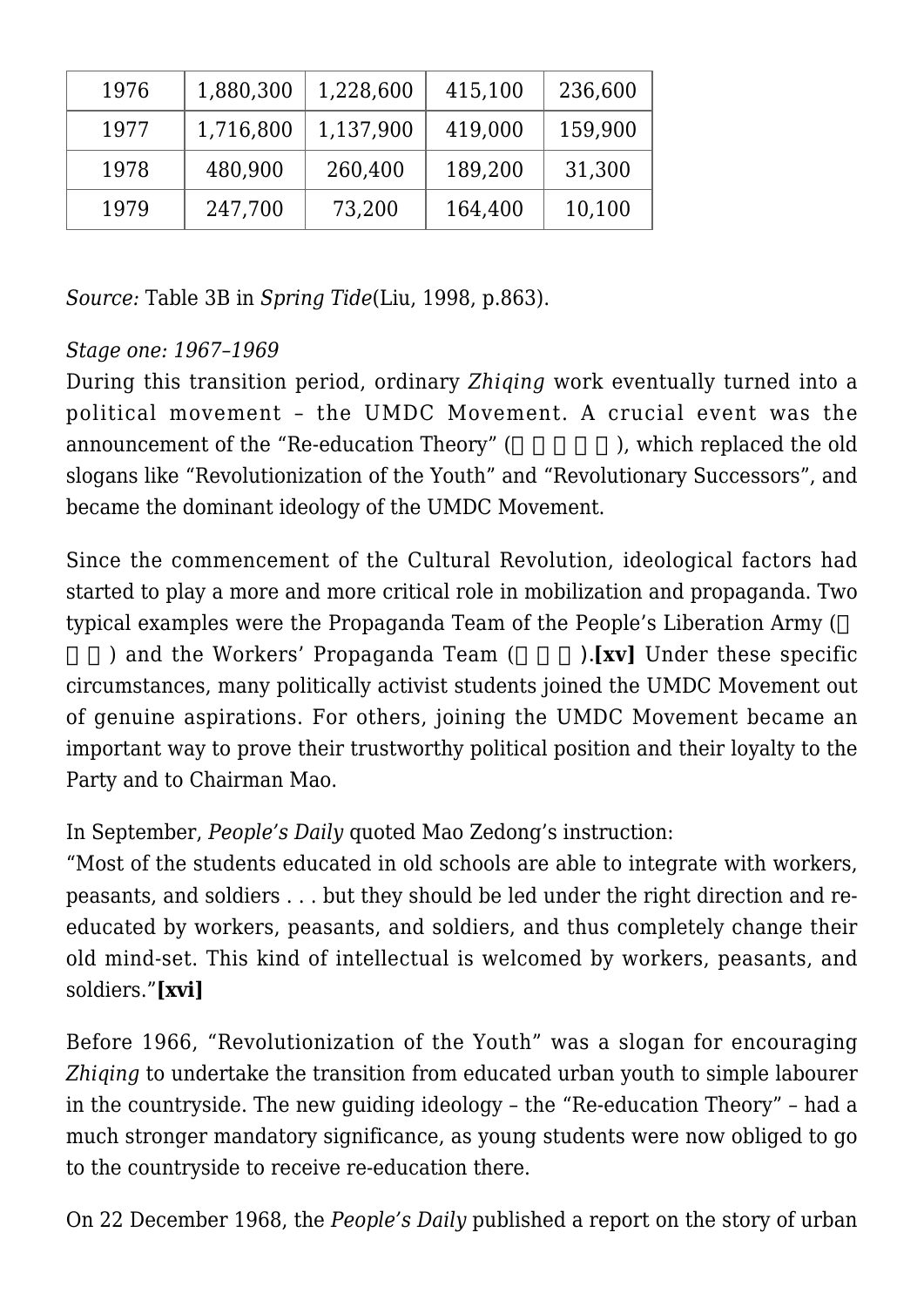citizens in Huining County, Gansu Province, who had moved to the countryside to engage in agricultural production. The reporter quoted Mao Zedong's special instruction on this:

"It is necessary for *Zhiqing* to go to the countryside and get re-educated by poor and lower-middle class peasants. We should persuade urban cadres and other people to send their children who are graduates of junior and senior high schools and universities to the countryside, to carry out the mobilization. Comrades in various rural areas should welcome them."**[xvii]**

It soon became the guiding ideology of the UMDC Movement, known as the "12/22 Instruction". Under the effect of Mao's powerful command, the scope of the UMDC Movement was soon extended from big cities to all cities and towns. From 1967 to 1969, over 4.6 million urban youths joined the UMDC Movement (over 2.6 million joined in 1969 alone), making these three years the first climax of the movement.**[xviii]**

To summarize, the first stage was of significant importance to the entire UMDC Movement for the following reasons.

First, it created a specific group: the "Old Three Grades"(*Laosanjie* ), secondary school students who had graduated in 1966, 1967, and 1968 and who had been stuck at home since the commencement of the Cultural Revolution. In other words, they were the original reason for the restoration of "UMDC". It is worth mentioning that many *Laosanjie* went to the countryside before the "12/22 Instruction", and that some of them were among those volunteers who had initiated the UMDC Movement in 1967. In this regard, within the *Zhiqing* group, *Laosanjie* had relatively idealistic and positive attitudes towards the UMDC Movement.

Second, from the pre-movement phase to the first stage of the UMDC Movement, the ever-changing guiding ideology resulted in multiple connotations of the *Zhiqing* identity: a new generation of educated peasants as contributors to socialist rural construction; revolutionary youth as successors of the socialist course; and, children of the petty bourgeoisie that ought to be re-educated in the countryside. In fact, throughout the process of the movement, these three connotations often fused together and manifested as a single *Zhiqing* identity. This ambiguity has been a main cause of individual *Zhiqing's* identity problems.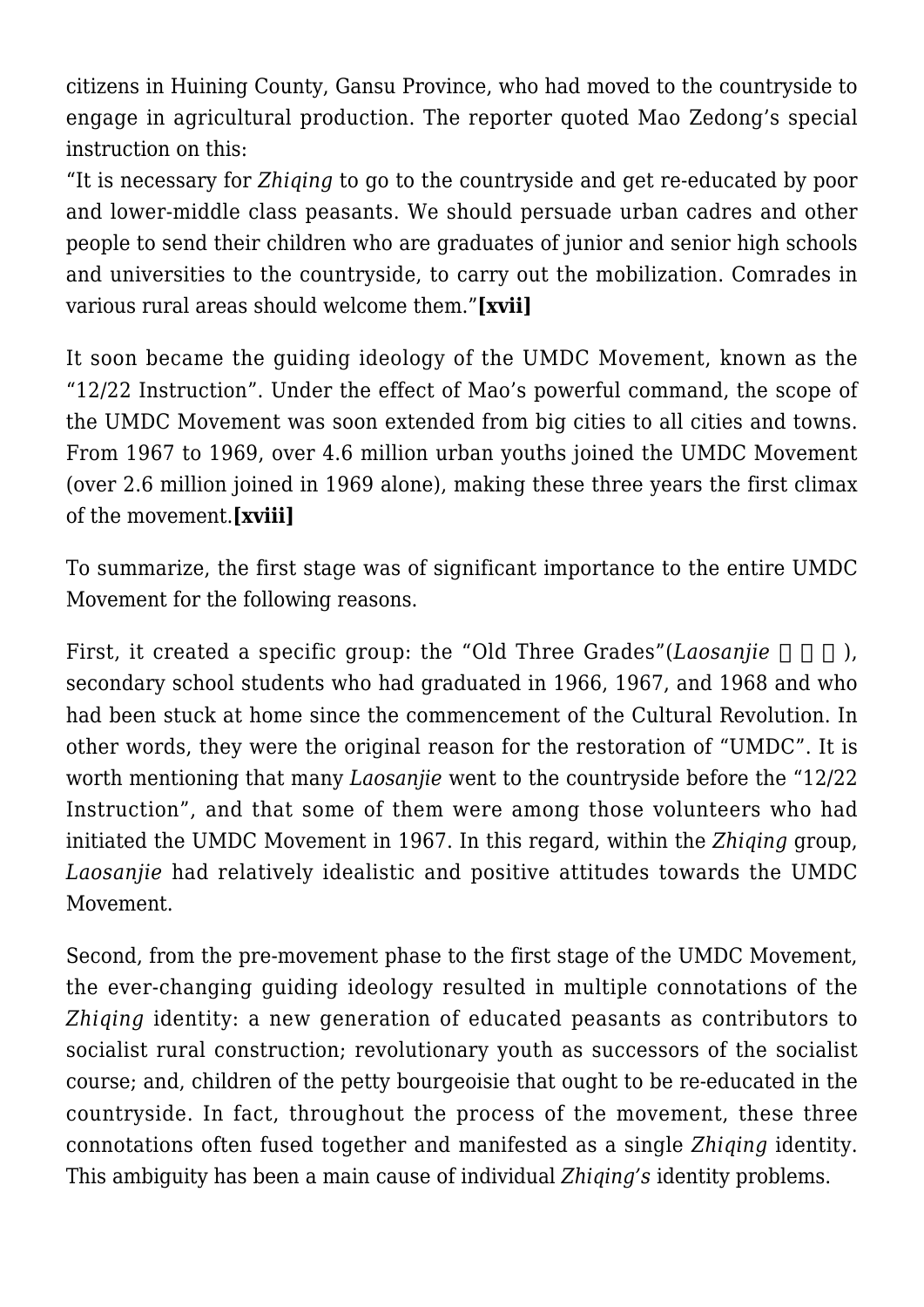## *Stage two: 1969–1973*

After the upsurge in take-up in the first stage, the routine work began, of which a major part was resettlement work, including the regulation and management of the resettlement fee**[xix]** and methods of resettlement.**[xx]** Compared with the routine work, a more challenging task for the authorities was to cope with a low tide in engagement with the UMDC Movement.

As Table 1 above shows, the number of *Zhiqing* started falling in 1970, followed by a sharp three-year slump: fewer than nine hundred thousand signed on in each year from 1971 to 1973. Reasons for this are summarized in Gu's (1997)"The Whole Story of *Zhiqing* UMDC in China" as follows: senior high schools and vocational schools started recruitment again, which postponed job assignment for a few school graduates; in the national economy's three-year recovery period(1970–1972), actual numbers of new workers substantially exceeded annual recruitment plans; and, realizing that opportunities to stay in the city had increased, urban youth became less enthusiastic about joining the UMDC Movement (Gu, 1997, p.125).

Fundamentally, the sharp slump was a result of serious problems of the UMDC Movement. After settling down in the countryside, many *Zhiqing* lived in dire poverty because of maladjustment and their incapability for agricultural work. They thus became heavy burdens on local finances, causing conflicts between *Zhiqing* and peasants, as well as between cities and villages. Furthermore, some *Zhiqing* suffered discrimination and even persecution, which was due to weak regulation and poor management.**[xxi]** According to Liu (1998), an over-emphasis on mobilization led to the neglect of planning and preparation for possible problems after resettlement; moreover, "Re-education Theory" resulted in an inferior social status for *Zhiqing*, which consequently intensified their plight in the countryside (Liu, 1998, p.275). In other words, the low tide of the UMDC Movement during the second stage was an inevitable consequence of the climax in the previous stage.

In 1970, the central authorities started to look for solutions to these problems. One approach was to adjust the guidelines for and the operation of the UMDC Movement.**[xxii]** In addition to this, the state also relaxed education and employment policies to provide more opportunities for *Zhiqing*. In June 1970, the Central Committee of the Communist Party approved the "Report on Recruitment (pilot projects) by Beijing University and Qinghua University" (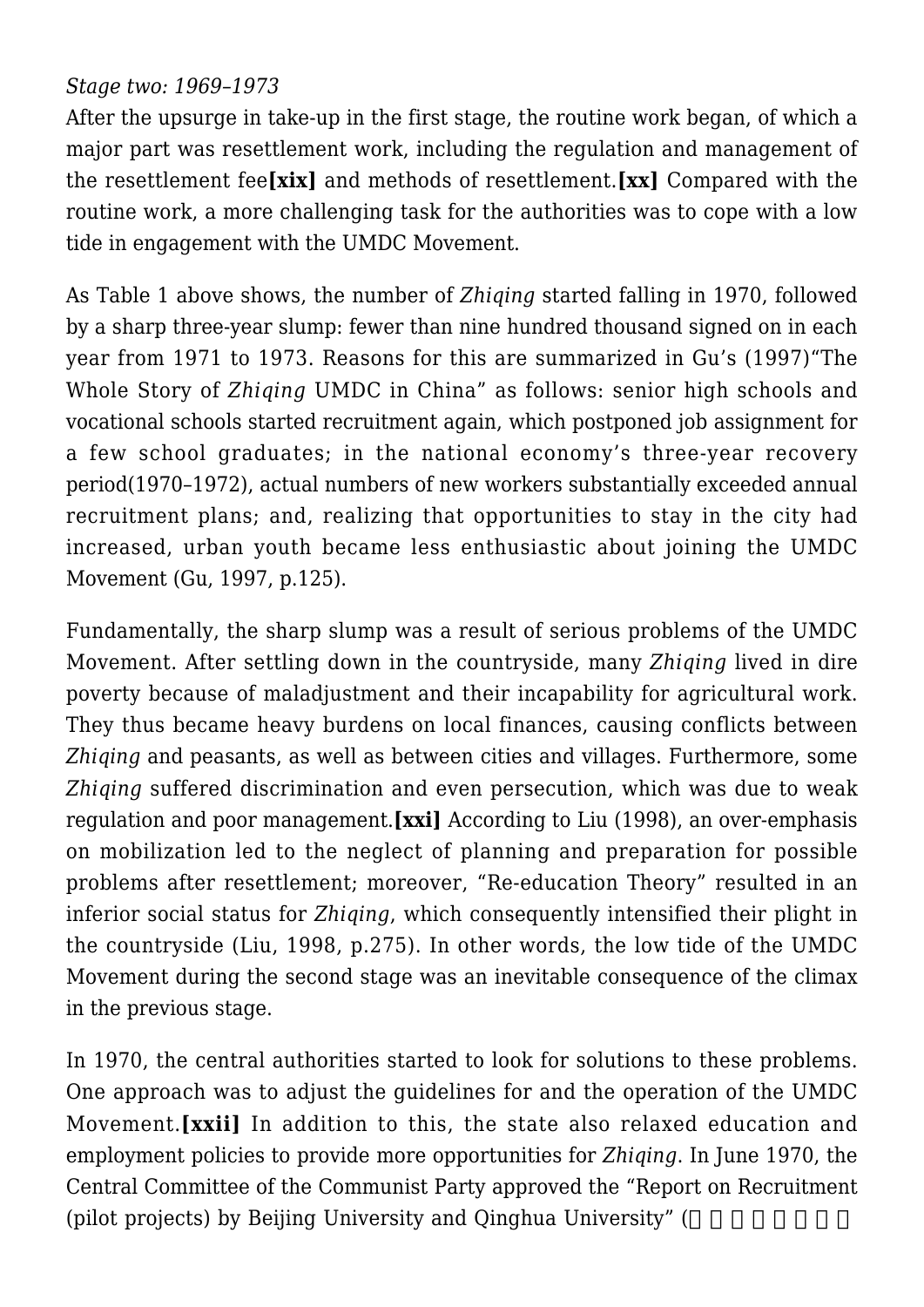[  $\blacksquare$  ). **[xxiii]** According to this report, university and college recruitment would be resumed based on the new method of "a combination of masses recommend, leaders approve, and university/college recheck" (
This method was applied  $\blacksquare$ nationwide from 1972. After1970, a few *Zhiqing* were permitted to go back to cities every year through this programme**.[xxiv]** In February 1971, the "National Planning Conference" () ended in Beijing. *Zhiqing* were included in the plan for job recruitment for the first time. The eligibility requirements included recommendations from poor and lower middle peasants and at least two years' work experience in the countryside.



Opportunities for higher education and job recruitment placated *Zhiqing* but gradually led to new troubles. First, fierce competition for these opportunities caused disputes and low spirits in the *Zhiqing* group. Second, a few cases of favouritism, fraud, and abuse of authority in quota allocation damaged the reputation of the UMDC Movement and further aggravated

the difficulties of mobilization. Fundamentally, policy adjustment could not address the structural problems and inherent contradictions of the UMDC Movement. Nevertheless, even these effective adjustments were interfered with or dropped due to a series of political incidents. Consequently, the first low tide of the UMDC Movement had become a crisis by the early 1970s.A typical manifestation of this serious crisis was Li Qinglin's letter to Mao Zedong.

In December 1972, Li Qinglin, the parent of a *Zhiqing* from a small town in Fujian Province, wrote a letter to Mao Zedong. In this letter, he stated the difficulties his son had in the countryside and the financial burden this had placed on his family, as well as his concerns for the futures of his two sons.**[xxv]** In April 1973, he got the reply from Mao Zedong. To his letter, Mao Zedong attached 300 Renminbi, and wrote: "There are many similar issues around the country. Please allow us to comprehensively address them through overall planning" (

). This became a turning point in the history of the UMDC Movement because it triggered the "National Conference on the UMDC Work"–a response to Mao's instruction regarding "overall planning".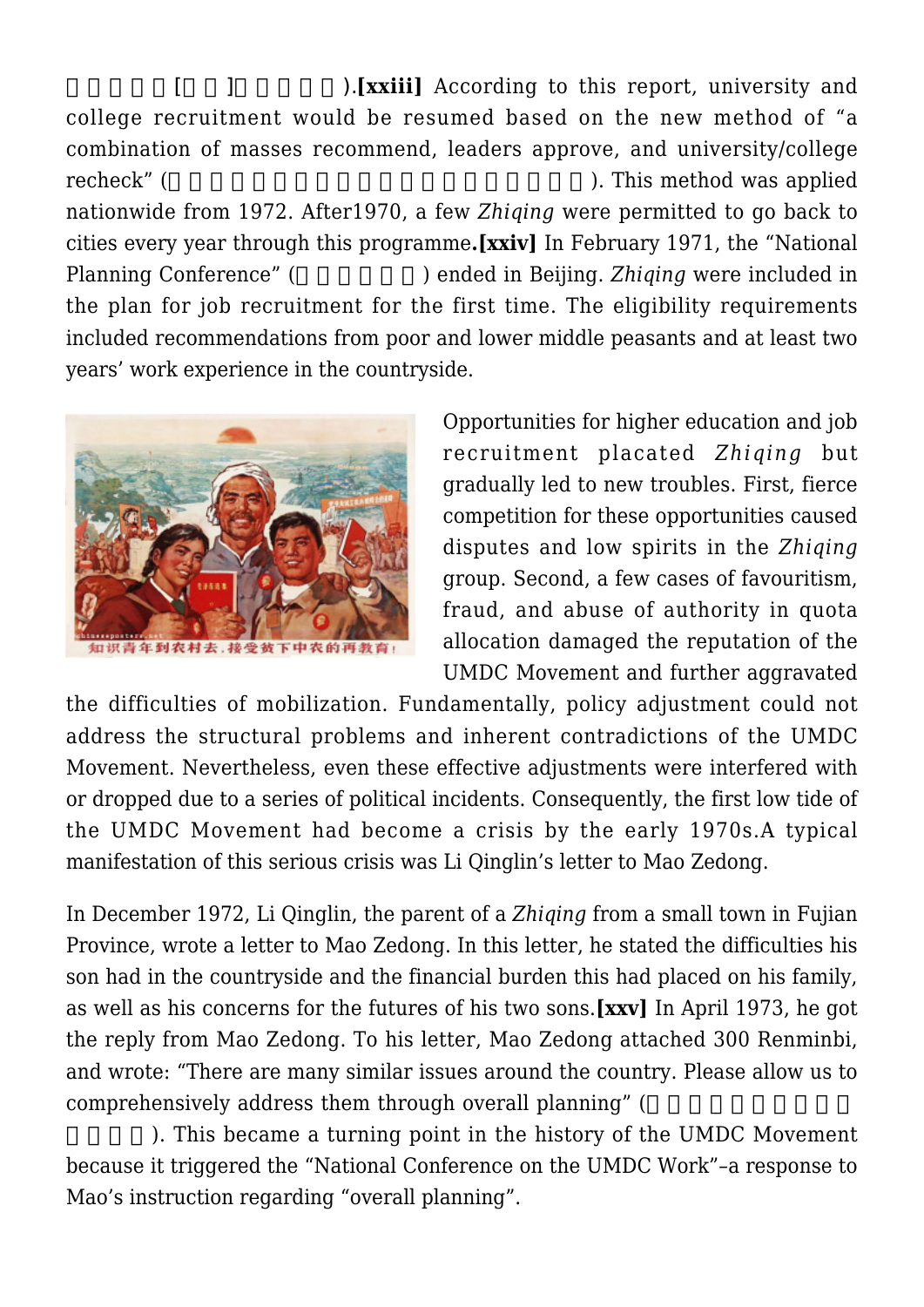In 1973, the State Council held the "National Conference on the UMDC Work" (

)from22 June to 7 August. After this conference, important policy changes and concrete measures were implemented. First, administrative bodies were established so as to strengthen the management and organization of the movement and *Zhiqings*' lives. Second, the state increased its financial input to improve *Zhiqings*' living conditions in the countryside. Third, the abuses of power for personal gain  $-$  "getting in through the back door" (

) – were addressed. Fourth, criminals who persecuted *Zhiqing* were interrogated and punished. Fifth, favourable policies were issued in relation to disabled youths, only children, and others with particular situations. Sixth, new methods of resettlement were applied, including the establishment of collectivelyowned farms and production teams for *Zhiqing* and the appointment of cadres to support and lead *Zhiqing*. Seventh, a six-year plan (1973–1980) was released to guide overall organization of the Movement. Eighth, four routes of access to the city were clarified: job recruitment, university enrolment, conscription, and promotion (Gu, 1997, pp.141–142).

The National Conference marked the end of the second stage of the UMDC Movement. *Zhiqing* who had gone to the countryside during the five years from 1969 to 1973 were called *Xinwujie* (The New Five Grades ). The "xin" (new ) in "Xinwujie" was in contrast to the "lao" (old  $\rightarrow$  ) in "Laosanjie". As indicated by the contrast between "Laosanjie" (the Old Three Grades) and "Xinwujie" (the New Five Grades), stage two was the opposite of the first: it was a period of low uptake and adjustments.

As pointed out earlier, this low tide had resulted directly from the over-heated mobilization in stage one. As a reflection of underlying issues, fluctuations of the UMDC Movement were rooted in the inherent contradictions of the UMDC Movement. These contradictions included the interrelation of population growth, employment, and economic development, the urban–rural gap and rural construction, overall planning and adjustments in practice. These fundamental contradictions had existed since the pre-movement phase of "UMDC". As "UMDC" gradually turned into a political movement under the control of the ultra-left faction, these contradictions intensified and resulted in the first crisis of the UMDC Movement. Through the National Conference and subsequent adjustments, the authorities suspended the deepening of this crisis. From then on, the UMDC Movement entered into its third stage, which was characterized by a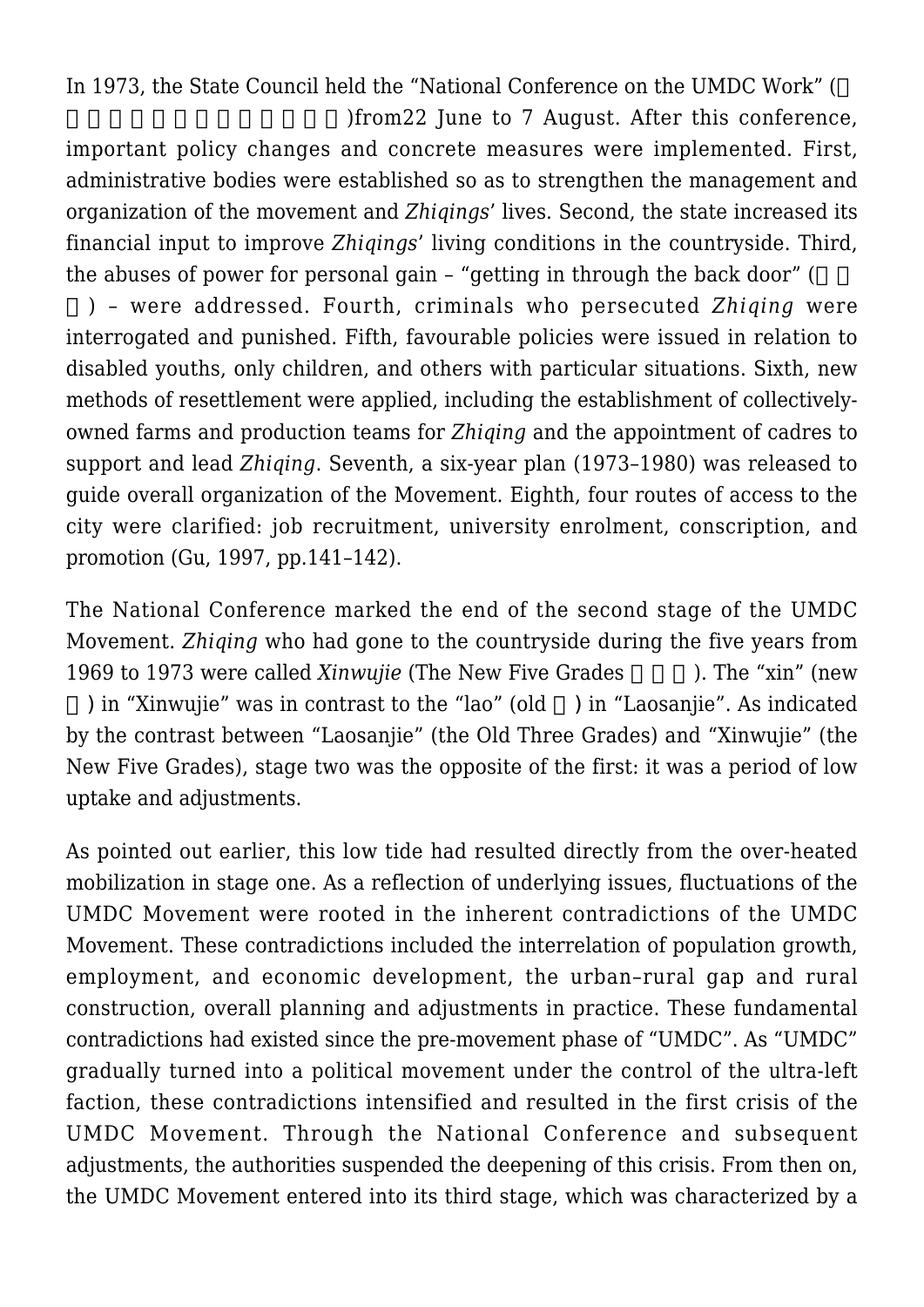second climax in participation.

## *Stage three: 1974–1978*

The second climax of the UMDC Movement lasted from 1974 to 1977. In these four years, over 7.6 million *Zhiqing* went to the countryside (over 1.7 million per year). This can be attributed to the aforementioned adjustments to policies and methods after the National Conference on the UMDC Work.**[xxvi]** Some of these adjustments were temporary administrative modifications, while other structural changes did impact the trend and the nature of the UMDC Movement. As a result, during stage three, the UMDC Movement gradually deviated from its original purpose and moved towards its end.

One significant change occurred in relation to changes in the method of resettlement. In the third stage of the UMDC Movement, resettlement destinations moved closer to the *Zhiqings*' home cities or even to surrounding suburbs; relocation sites moved from production teams to production brigades and communes; new farms and brigades were established for *Zhiqing* (Liu, 1998, p.439). Two typical examples were the Zhuzhou Model (a) and the Leading Cadre System (
Fig. ), which were promoted throughout the country.**[xxvii]** 

The Zhuzhou Model was developed in 1973 in Zhuzhou City of Hunan Province. In this city, mobilization and resettlement work was organized by urban factories and mines in which *Zhiqing's* parents worked, and was also supported by the close cooperation between these factories and mines and the villages. The Leading Cadre System aimed mainly to protect the safety and rights of *Zhiqing* and to assist them in daily life and education in the countryside. The Zhuzhou Model highlighted the fact that, in order to sustain the UMDC Movement, the city ought to play a more significant role by sharing the responsibility with the countryside. Considering that initially *Zhiqing* were sent to the countryside in order to reduce burdens on the cities, the Zhuzhou Model was inconsistent with that original purpose. The Leading Cadre System showed that the state had to step in to reconcile divergence between the *Zhiqing* group and rural society. The failure of the *Zhiqing* to blend into rural society had proved that the Re-education Theory was not feasible in reality. Most importantly, the Zhuzhou Model and the Leading Cadre System were both expensive solutions. In fact, the increasing cost of the UMDC Movement became a main reason for the authorities to eventually abandon it.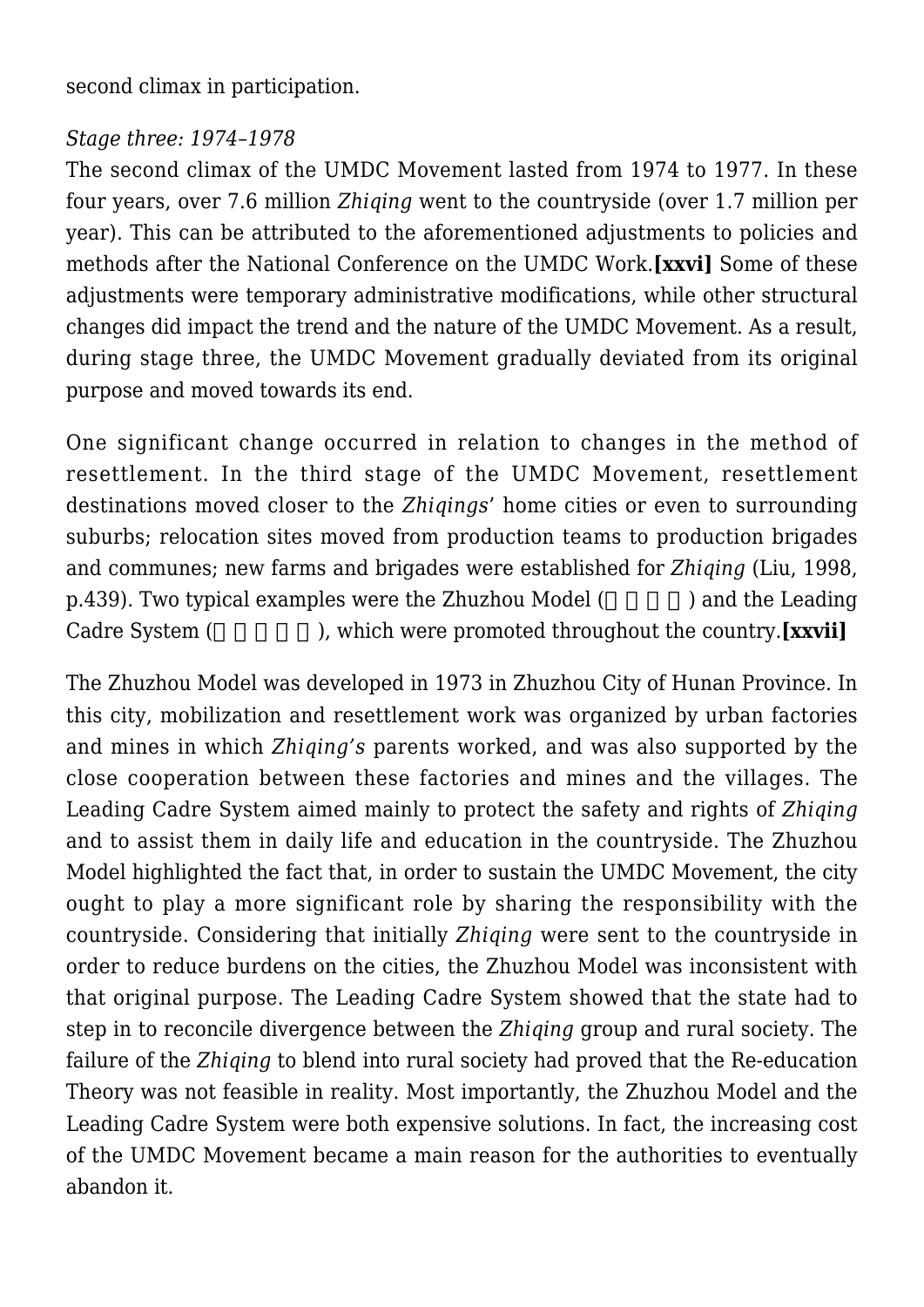Another significant change came in terms of the job assignment system. Since 1973, disabled youth, only children, and other urban youths with particular situations had been exempted from "UMDC". Due to these favourable policies, more and more secondary school graduates were staying in the city. Meanwhile, the number of returned *Zhiqing* had also increased rapidly as the relevant policies had been relaxed since the National Conference on the UMDC Work. By 1976, over 7.3 million *Zhiqing* had left the countryside, which was nearly half of the total number. The growing number of remaining graduates and returned *Zhiqing* gave rise to an increasing sense of relative deprivation in the *Zhiqing* group and hence affected its cohesiveness and morale. Not to mention that it was a huge waste of money and resources to send urban youths to the countryside and then recruit them back to the cities around two years later. As their stay in the countryside grew longer, the *Zhiqing* turned away from revolutionary ideals and enthusiasm towards hopes for opportunities to return to the cities. Hence, the ironic fact was that the authorities had to keep channels for returning available to *Zhiqing* in order to continue the UMDC Movement.

Judging from the implications of these significant changes, the UMDC Movement had gone off its designed track. In an economic sense, the movement had been designed to reduce the financial pressure on the state and to develop agriculture and rural society. The fact, however, was the UMDC Movement became a heavy burden on the state's finances, and most *Zhiqing* did not have any opportunities to use their knowledge or skills in the countryside. In a political and ideological sense, "UMDC" was intended to transform a whole generation into qualified successors of the socialist course. However, instead of becoming a new generation of educated agricultural labourers, the *Zhiqing* turned into a special group in rural society which was at odds with its environment and was dependent upon the state. Another ideological objective of the UMDC Movement, "eliminating the three major differences", also became empty talk. Because of their personal experiences, these social structural inequalities only became more prominent to *Zhiqing*, intensifying their desire to leave the underdeveloped countryside.

However, it became clear that, to resolve practical problems and carry on the UMDC Movement, the state would have to adjust its original plans and established measures. This meant that the state had to accept compromise in terms of the various opinions of *Zhiqing*, their parents, peasants, administrative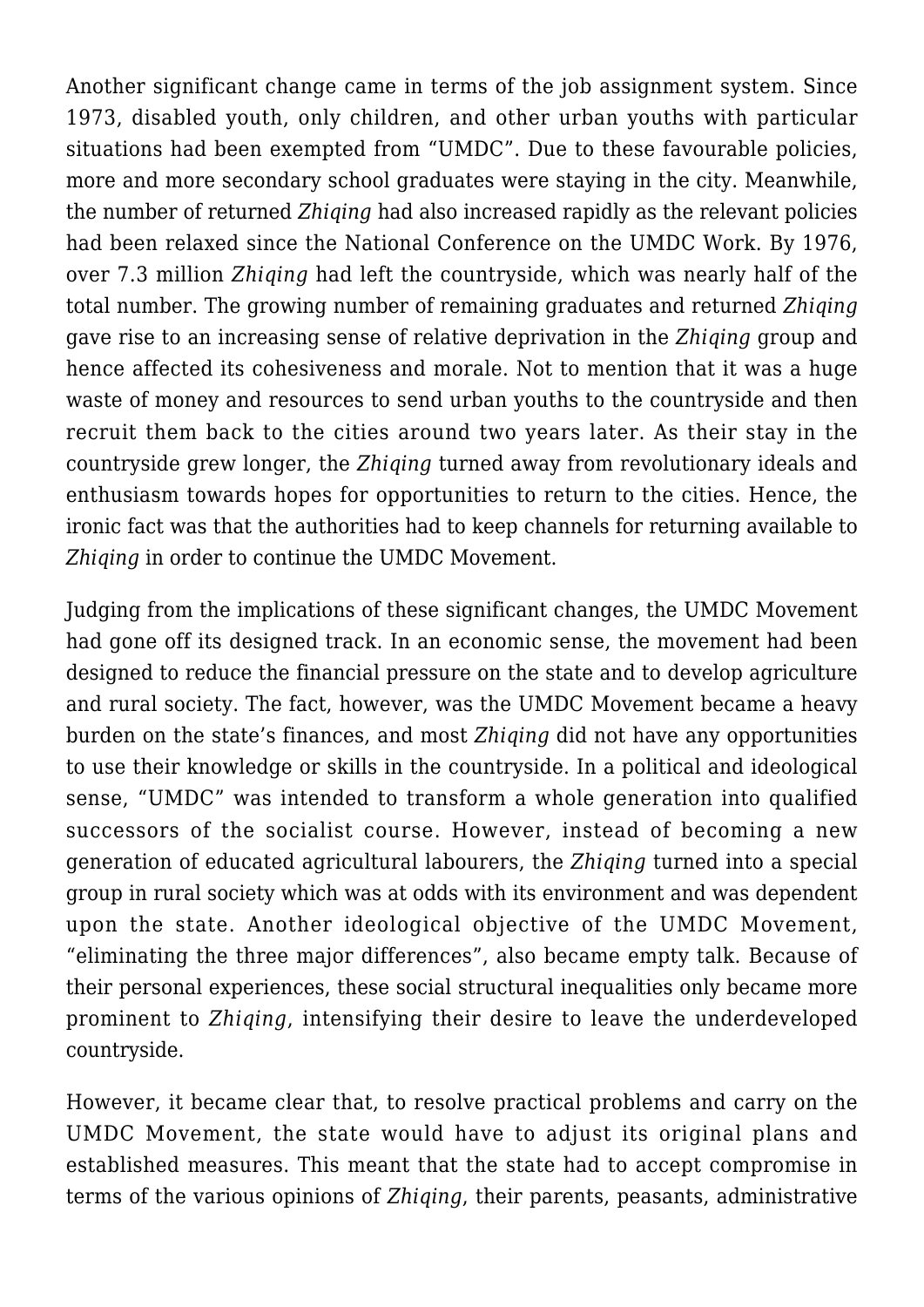bodies, and other stakeholders. As pointed out by Liu (1998, p.461): "The result was that the UMDC Movement deviated from its original purposes. Leaders were stuck in a vicious circle."

These compromises were supposed to provide a next-best outcome. However, most of the effective adjustments were disrupted by the "Gang of Four" from1974 on. Before the end of the Cultural Revolution in 1976, many problems had become acute due to the negative impacts of the power wielded by the ultra-left faction.**[xxviii]** Under these circumstances, Mao Zedong issued another important instruction on the UMDC Movement on 12 February: "It might be better to carry out special research on the *Zhiqing* issue. [We] should first make preparations and then hold a conference to solve this issue."**[xxix]** This was known as the "2/12 Instruction". Following this instruction, related organizations and officials started to prepare for the "Second National Conference on the UMDC Work".

The Eleventh National Congress of the CCP in 1977 marked the official termination of the Cultural Revolution. At that time, the guiding ideology, the "Two Whatevers",**[xxx]** became a big obstacle to a thorough settlement of the *Zhiqing* issue. On 11 May 1978, "Practice is the Sole Criterion for Testing Truth" (
b) was published in the *Guangming Daily*. This article was soon reprinted by the *People's Daily*, the *People's Liberation Army Daily*, and other major newspapers. This triggered a nationwide debate on the "Two Whatevers" and the "Practice Criterion". By the end of 1978, the Third Plenary Session of the Eleventh Central Committee of the CCP had noted the success of the "Practice Criterion". This debate paved the way for the ideological settlement of the *Zhiqing* issue.

From 31 October to 10 December 1978, the "Second National Conference on the UMDC Work" took place in Beijing. On 12 December, the Central Committee of the CCP released two documents: the "Minutes of the National Conference on the UMDC Work" (
EPSILO 1999) and the "Trial Provisions about Several Issues of 'UMDC' by the State Council" (

). The main resolutions recorded in these documents are summarized by Gu (1997): first, the UMDC Movement would be continued for the purpose of terminating it under appropriate circumstances; second, the movement would be downsized gradually, and some qualified cities were allowed to stop mobilizing their urban youth; third, resettling *Zhiqing* in production teams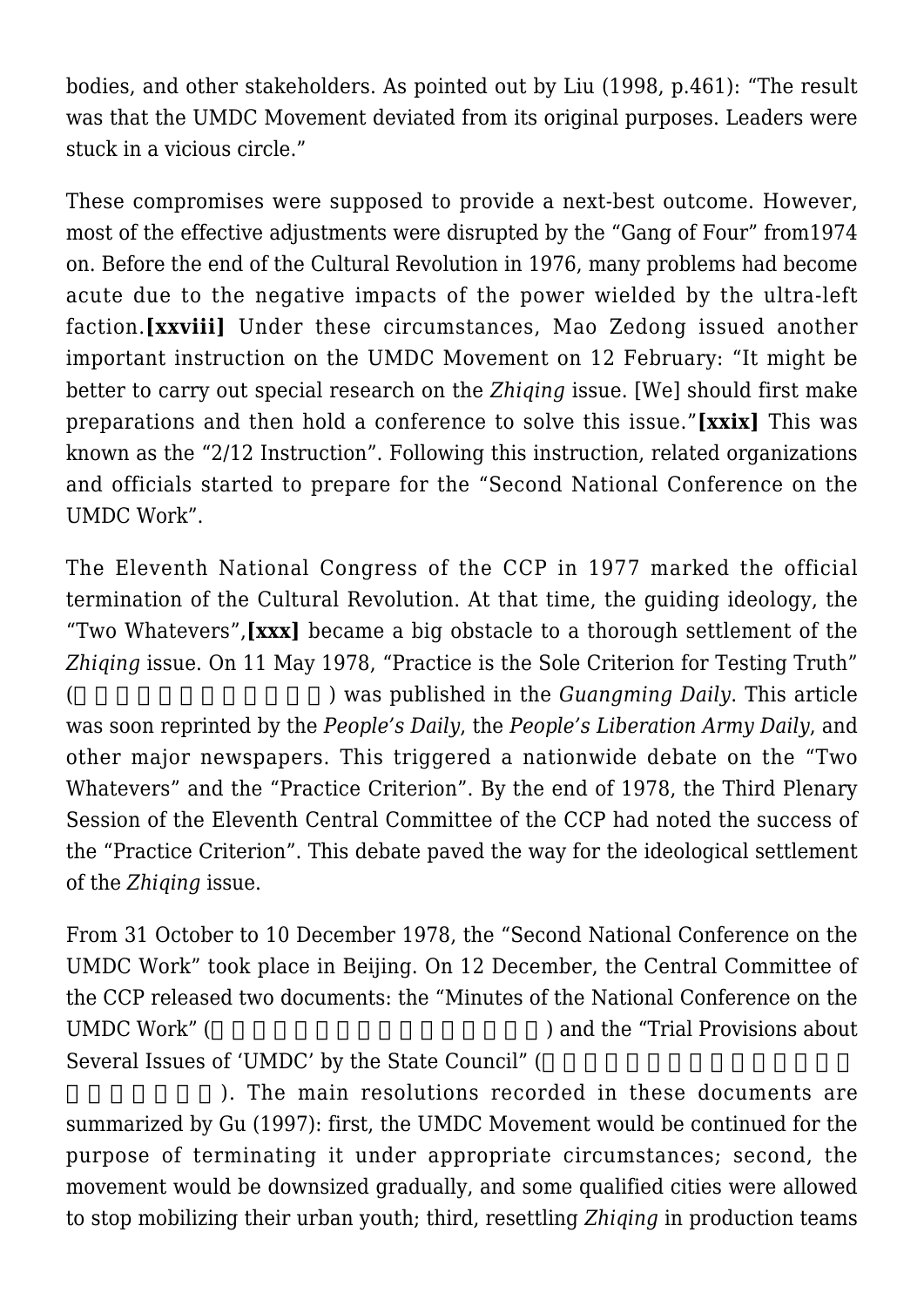would be replaced by establishing *Zhiqing* farms and production teams with preferential policies; fourth, *Zhiqing* in production teams would be relocated; and fifth, cities and towns would be required to expand employment (Gu, 1997, pp. 178–185).

Like the National Conference in 1973, the Second National Conference was another watershed event in the history of the UMDC Movement. However, the second conference led it in the opposite direction to the first – namely, towards the end of the movement. As indicated by the five key points listed above, this conference sent out, to the whole country, a signal that the termination of the UMDC Movement had been put on the agenda. In reality, large numbers of *Zhiqing* in production teams started flocking into cities through channels that had opened after this conference.

The above review of the three stages of its development shows clearly that, despite the unusual climax in stage one, the UMDC Movement underwent a process of "risk – adjustment – another risk – re-adjustment". For the movement and its leaders, this was a vicious circle. For individual *Zhiqing*, it was a significant developmental stage in their course of their lives. During their stays in the countryside, they experienced what they had not been taught in school: the reality of rural society and peasants' real lives. Through their personal experiences, they were able to rethink ultra-left ideologies which, in the meantime, were losing their dominance.

This was directly related to *Zhiqing* who went to the countryside in the final stage, from 1974 to 1978, who were known as *Houwujie* (the Post Five Grade

届). *Houwujie* was a group of *Zhiqing* who witnessed drastic changes in policies and measures throughout their UMDC experiences. From stage one to stage three, the UMDC Movement underwent two periods of significant adjustment and eventually moved towards its end. Apart from this explicit clue, changes to the ethos of the *Zhiqing* group concatenated into an implied clue as to the course of the UMDC Movement. Moreover, these explicit and implied clues or factors influenced each other and both became embedded in the general history of Chinese society. In this way, they constitute the history of the UMDC Movement and the *Zhiqing* group and were interwoven into its rich context.

#### *Termination: 1978–1981*

A crucial event happened before the official termination of the UMDC Movement: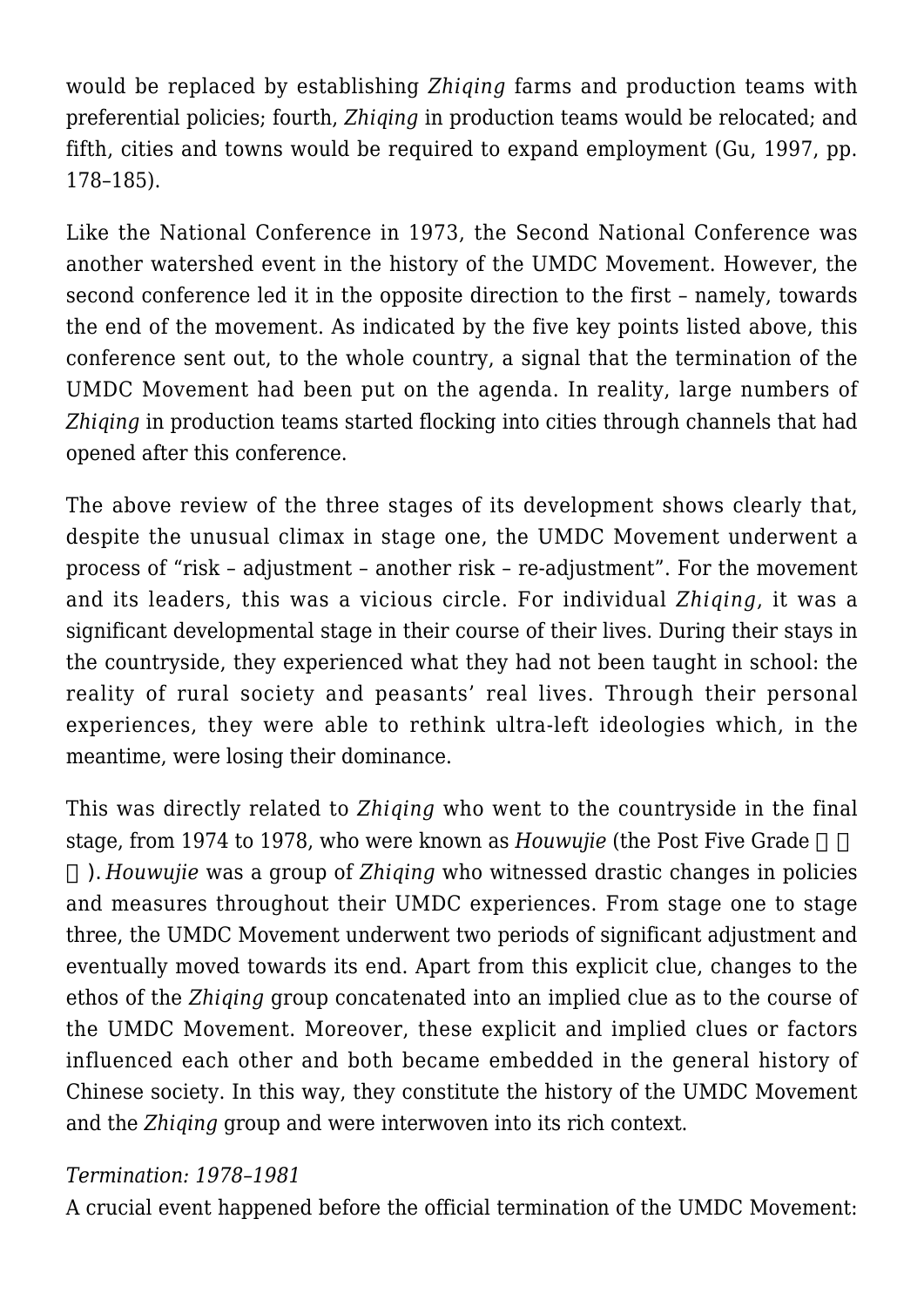the resumption of the University/College Entrance Examination in 1977.**[xxxi]** This had a significant impact on the *Zhiqing* group. On the one hand, *Zhiqing* regained their hopes for higher education; on the other hand, it accelerated the disintegration of the *Zhiging* group. Another important trend was that the state had started to use economic means to resolve the *Zhiqing* issue after the end of the Cultural Revolution. In March 1978, Deng Xiaoping expressed his desire to bring the *Zhiqing* issue into the overall planning for urban employment. In a series of preparatory discussions before the Second National Conference, central leaders like Deng Xiaoping, Li Xiannian, and Hu Qiaomu emphasized the necessity and significance of developing the economy and creating more jobs for *Zhiqing*.**[xxxii]**

It was clear that even before the Second National Conference, the CCP and the state had sought to end the UMDC Movement in a gradual way by shifting the focus from ideological to economic measures. This time-consuming strategy required overall planning and the collaboration of many government sectors. However, the reality was that the *Zhiqing* would not wait any longer.

In October 1978, *Zhiqing* in Jinghong Farm in Yunnan Province sent two successive joint letters to the State Council. In December, a petition group of these *Zhiqing* arrived in Beijing where they were received by Vice-Premier Wang Zhen and Minister for Civil Affairs Cheng Zihua.**[xxxiii]** After this meeting, the Yunnan *Zhiqings*' protests ceased for a while but then started again in January 1979. The protests soon developed into a trend that swept across 21 provinces and areas in February 1979. The state had to take a series of emergency measures to calm the situation.**[xxxiv]** The state further relaxed the controls on returning to the city, which led to a mass exodus of *Zhiqing* from the countryside in a short period of time. In 1979, only 247,000 *Zhiqing* went to the countryside, while nearly four million *Zhiqing* returned to the city. This suggested that the UMDC Movement had come to an end, although it had not officially been announced yet.

In August 1980, the Central Committee of the CCP and the State Council convened the "National Conference on Labour Employment Work" (

). After the conference, comprehensive solutions were applied to ensuring employment for *Zhiqing* in the cities.**[xxxv]** In 1981, most of the unemployed *Zhiqing* found jobs. The unemployment rate decreased from 5.4 per cent in 1979 to 3.8 per cent. Apart from creating jobs for *Zhiqing*, the authorities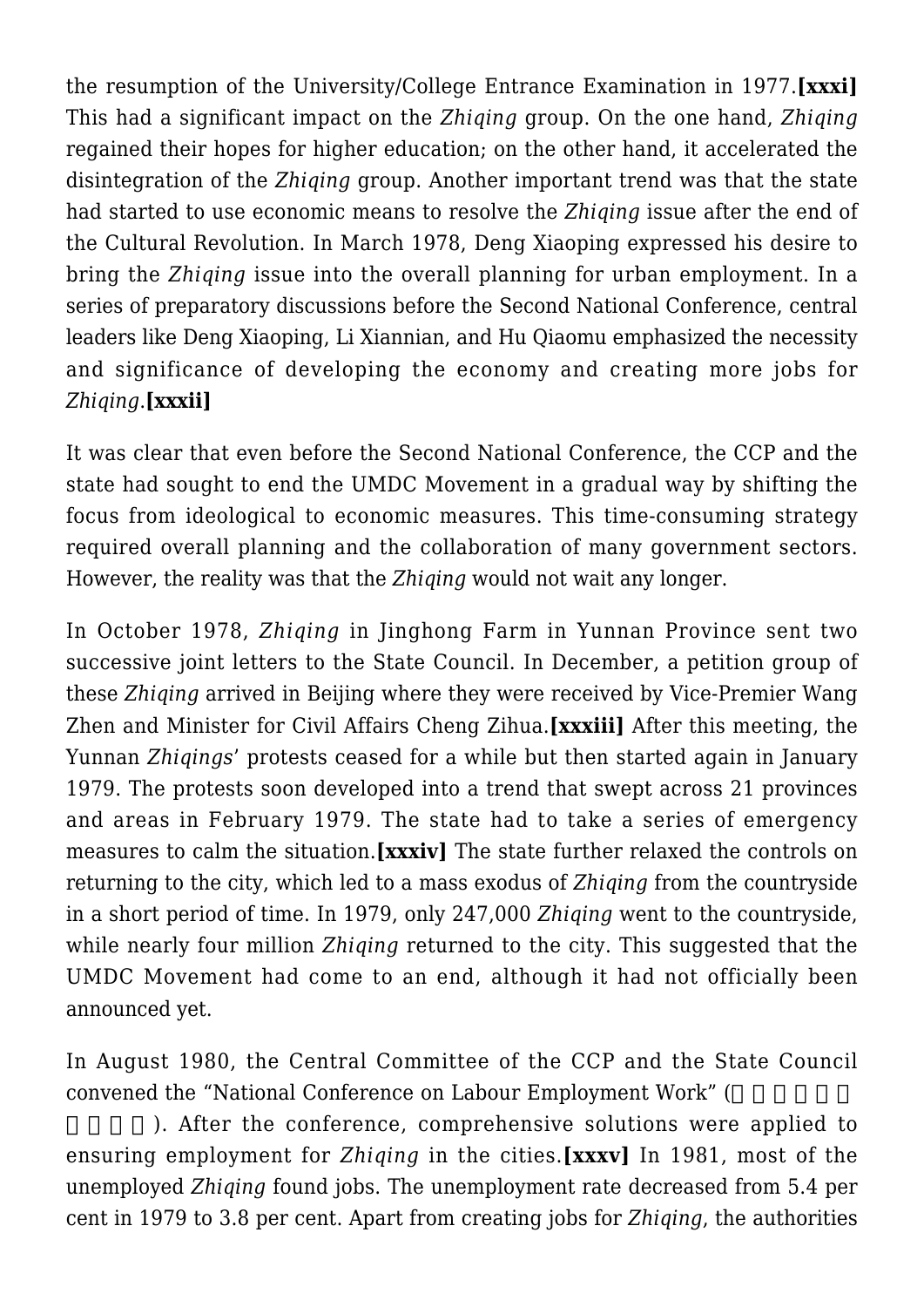also went to great efforts to resolve left-over problems of the UMDC Movement, such as making arrangements for disabled *Zhiqing* and married *Zhiqing* and their children, as well as calculating *Zhiqing's* working years and auditing UMDC funds.**[xxxvi]**

In October 1981, the Zhiqing Office drafted the "Review and Summary of *Zhiqing* Work over Twenty-Five Years" (2008) (2008). This official document summarized important aspects of the UMDC Movement, including its origin, processes, faults, and experience. At the end of 1981, the Zhiqing Office was incorporated into the State Labour Bureau, followed by similar changes in provincial and municipal governments. This marked the official termination of the UMDC Movement as well as the beginning of a post-movement era. The latter has been a difficult on-going journey of recovery and adaptation for *Zhiqing* and the whole society in both material and spiritual senses.

# *Summary*

The UMDC Movement was a unique event in human history. As was shown in the above historical review, it was characterized by its long time-span, wide scope, multiple changes, and complex background and factors, as well as its contradictory nature. Its origin, development, and termination were all rooted in structural and fundamental contradictions in Chinese society, as well as the evolution of these contradictions under different historical circumstances. Even the most criticized ultra-left ideologies and the resultant politicization of the UMDC work followed a historical logic, rather than being products of power struggles or Mao Zedong's personal aspirations.

The uniqueness and complexity of the UMDC Movement has created difficulties for its researchers. Just as Bernstein**[xxxvii]** pointed out in 1977, assessment of the UMDC Movement should consider alternative options under the same circumstances as well as the cost-benefit ratios of these options. This leads us to several questions: first, what costs would have the state and the society paid to deal with the issue of urban surplus labour if there had been no "UMDC"?; second, how many of the 16 million urban youths would have received higher education if they had not gone to the countryside?; third, what would have the rural economy and rural society been if the urbanization process had started in the1960s? A profound understanding of the UMDC Movement should take these questions into consideration.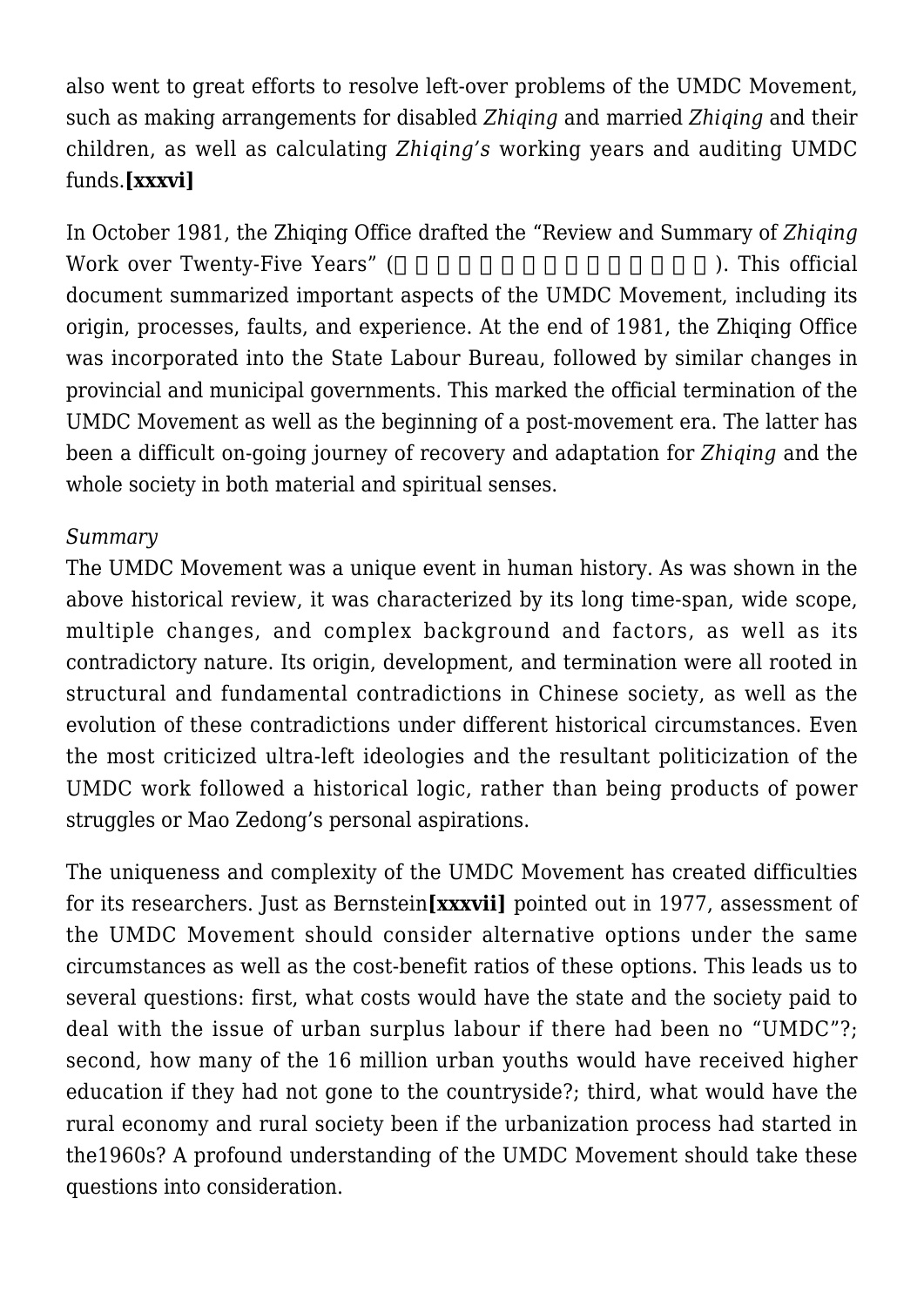These questions evolve into more detailed and more complex questions, and point out directions for future studies which would necessarily need the participation of researchers from multi-disciplinary backgrounds. As a comprehensive review, this article has presented complicated historical details and represented a rich social historical context for future researchers to further develop a study on the UMDC Movement and the *Zhiqing* group, providing the basis for a better understanding of the history and the nature of their research object.

*References*

Bernstein, T. P., 1977. *Up to the mountains and down to the villages: the transfer of youth from urban to rural China*. New Haven, CT: Yale University Press. Ding, Y. (∩2098. 1998. 1953–1968)[History of *Zhiging* in China: the first wave  $(1953-1968)$ ] .  $\qquad \qquad$  [Beijing: China Social] Sciences Press]. Gu, H. (co., ed., 1997.). UMDC in China].  $\vdots$  [Beijing: China Procuratorial Press]. Liu, X. (∩), 1998. 1953–1968∏History of *Zhiqing* in China: the spring tide  $(1966-1980)$ ].  $\qquad \qquad$ : [Beijing: China Social] Sciences Press]. People's Daily, September 13 and December 22, 1968. Zhao, W. (  $2009$ .  $2009$ *Zhigings'* household residence transfer]. In: D. Jin & G. Jin, eds. [Collected works on UMDC studies]. [Shanghai: Shanghai Academy of Social Sciences Press], pp 500-508. Wu, W. () 2013. A study of the *Zhiging's* identity. PhD Thesis, School of Asian Studies, University College Cork.

NOTES

**[i]** Historians disagree as to the exact number of *Zhiqing*. This article adopts the figure given in *Spring Tide* (Liu, 1998, p.863).

**[ii]** This conclusion is based on the author Wu's literature review on previous studies in her PhD thesis, *A Study of the Zhiqing Identity* (Wu, 2013).

**[iii]** "Review and Summary of *Zhiqing* Work over Twenty-Five Years" (

). See the original context of this document and other summaries and evaluations of UMDC Movement in *The Whole Story of Zhiqing UMDC in China*, (Gu, 1997, pp.283–285).

**[iv]** In 1956, *The Climax of Socialism in Rural China* (enterprise only and  $\overline{P}$ )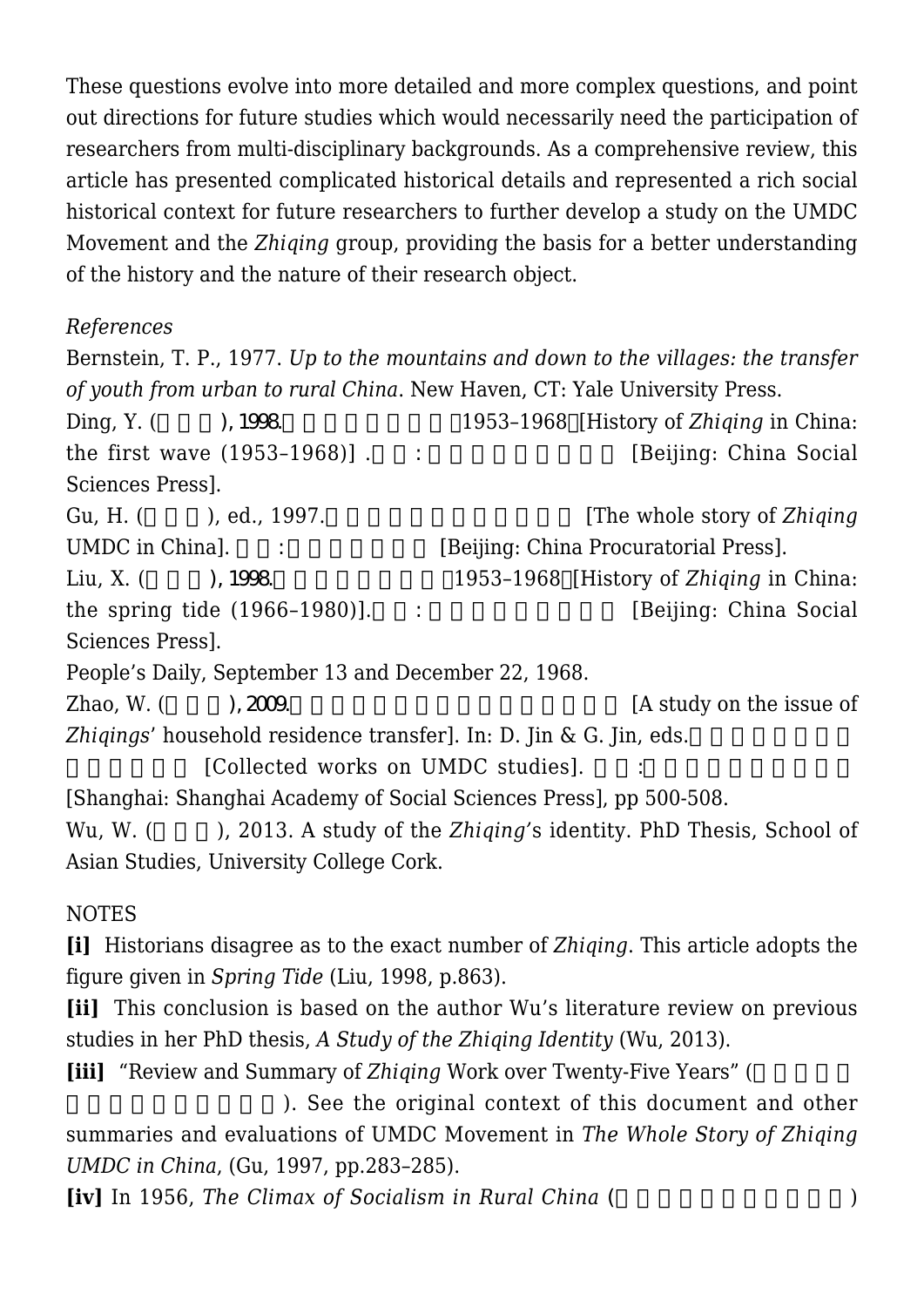(General Office of the CCP Central Committee, 1956) waspublished and included 104 notes by Mao Zedong.

**[v]** The Beijing team went to Luobei in Heilongjiang and established the first communist youth farm, which they named Beijing Village (*Beijing zhuang*  $\ldots$ ),

in August 1955. The Shanghai team set up a Communist Youth Commune in De'an in Jiangxi a month later.

**[vi]** Ding Yizhuang argues that this was in fact where the guiding ideology of the UMDC Movement - "Re-education Theory"  $($   $)$  - derived from (Ding 1998, p.63).

**[vii]** The majority of them were redundant workers, secondary school graduates who had failed to enter higher education, and those who had not found jobs in the cities. For more details, see*History of Zhiqing in China: The First Wave (1953–1968)*, (Ding, 1998, p.194).

**[viii]** Ding Yizhuang [and late 1 (1998), *History of Zhiqing in China: The First Wave* (1953–1968), [The match [1953–1968]], Beijing: China Social Sciences Press [http://www.factor.com/discrete local points in p.241 and the local points of the local points in points in provide the local points in points in points in points in points in points in points in points in p

**[ix]** Usually, the money was distributed to corresponding farms, production teams, and other receiving units and was not given to individual *Zhiqing* directly.

**[x]** The "Household Registration Regulation" (Depending the subset of by the  $\overline{P}$ Standing Committee of the National People's Congress on 9 January 1958 and has been implemented by the Ministry of Public Security ever since. According to this document, spontaneous rural to urban population flow is strictly prohibited. Since the urban residence (according to an overly was combined with commodity grain provision, once a *Zhiqing* transferred to rural residence, backflow became virtually impossible.

**[xi]** Problems arising from the unequal household registration system started to impact on *Zhiqing's* lives in the latter stage of their staying in the countryside. Accordingly, regaining their permanent urban residence certificates became a common major request when *Zhiqing* sought to return to the cities in the late 1970s.

**[xii]** It was only when the ultra-leftist faction took control of the UMDC work after the commencement of the Cultural Revolution that the state enforced mandatory household relocation. When the UMDC work was operated by the CCP and the state as a long-term routine work (1962–1965), in order to mobilize as many urban youth as possible, the authorities hadn't applied any explicit stipulation or coercive measures in terms of *Zhiqing's* registered permanent residences (Zhao, 2009, pp.500–508).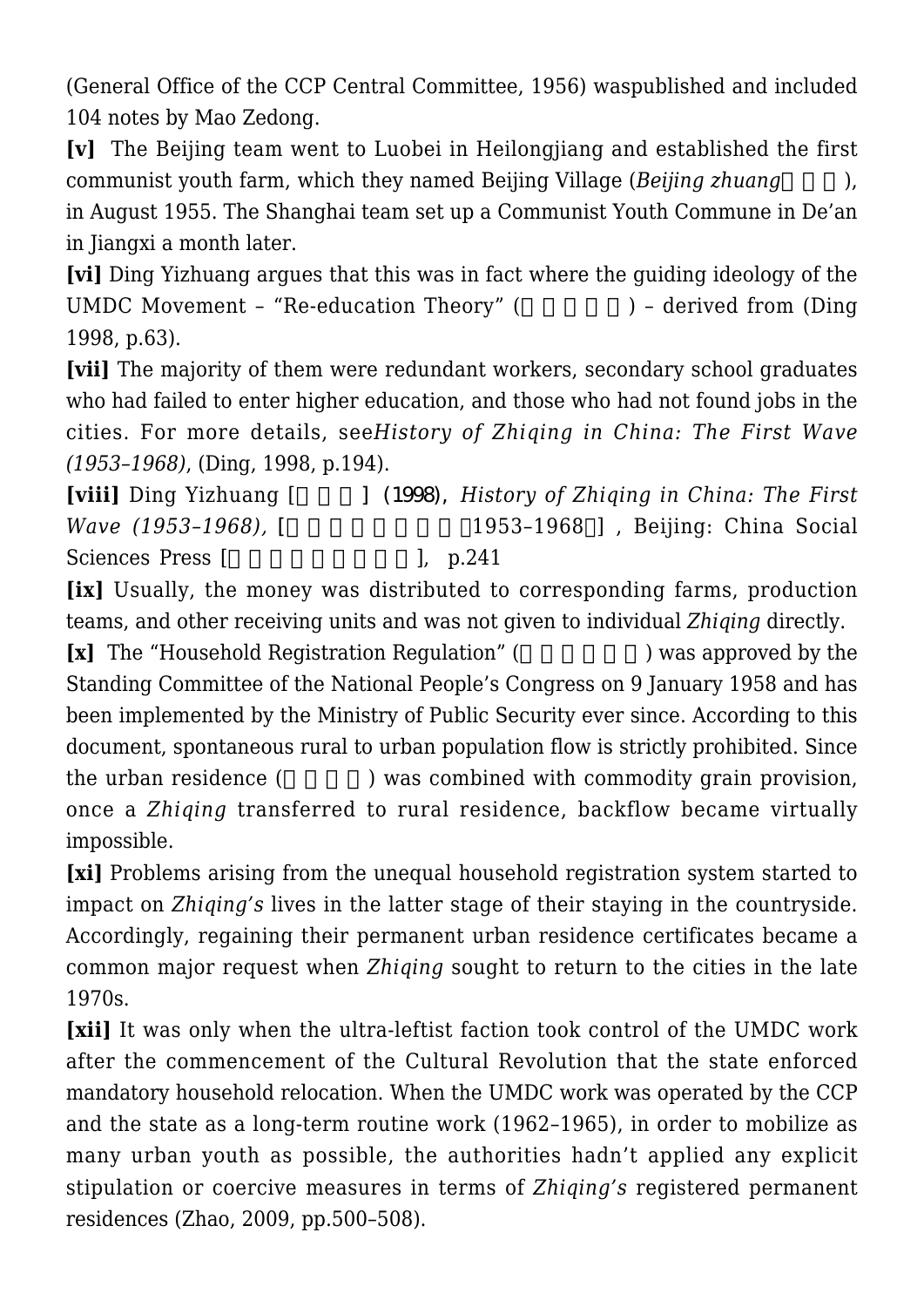**[xiii]** In 1970, university enrolment resumed through the new method of recommendation. Students who entered into higher education from 1970 to 1976 were called "worker-peasant-soldier students".

**[xiv]** For more details on these early volunteers, see*The Whole Story of Zhiqing UMDC in China* (Gu, 1997, pp.111–115) and *Spring Tide* (Liu, 1998, pp.123–137).

**[xv]** See detailed explanation of the mission and activities of these propaganda teams in *Spring Tide* (Liu, 1998, pp.158-177).

**[xvi]** *People's Daily*, September 13, 1968.

**[xvii]** *People's Daily*, December 22, 1968.

**[xviii]** See Table 1.

**[xix]** For more details on the regulations and management of the resettlement fee, see *Spring Tide*, (Liu, 1998, pp.204–208).

**[xx]** For further information on methods of resettlement, see *Spring Tide*, (Liu, 1998, pp.208–231).

**[xxi]** Further details are available in *Spring Tide*, (Liu, 1998, pp.291–370).

**[xxii]** In March 1970, the State Council held the "Forum for Youth in Production" Teams in Yan'an" (
Teams in Yan'an'' (
This forum aimed to discuss solutions to problems that had emerged in Yan'an and thereby establish a model for the whole country. For more information on this forum, see *Spring Tide* (Liu, 1998, pp.276–284).

**[xxiii]** During the Cultural Revolution, the state focused mainly on basic education. The primary concern was to provide basic education to the large population and thereby bring down the illiteracy rate.

**[xxiv]** Students who entered universities and colleges from 1970 to 1976 were known as "Worker-Peasant-Soldier students" (Superior the resumption is now that is not as "Worker-Peasant-Soldier students" (Superior is not in the resumption of the University/College Entrance Examination, this was the only way to access higher education.

**[xxv]** See the original text of Li Qinglin's letter and its subsequences in *Spring Tide* (Liu 1998, 376-382) and in *The Whole History* (Gu 1997, 129-134).

**[xxvi]** Each of the eight major changes is explained in detail in *Spring Tide* (Liu, 1998, pp.397–496).

**[xxvii]** See the detailed description of the Zhuzhou Model and the Leading Cadre System in *Spring Tide* (Liu, 1998, pp.439–460).

**[xxviii]** For details on the disturbance caused by the ultra-leftist faction, see *Spring Tide*, (Liu, 1998, pp.546–620).

**[xxix]** In February1976, Wu Guixian (), the vice premier sent a letter written by two *Zhiqing* in Shaanxi Province and her own letter to Mao Zedong, in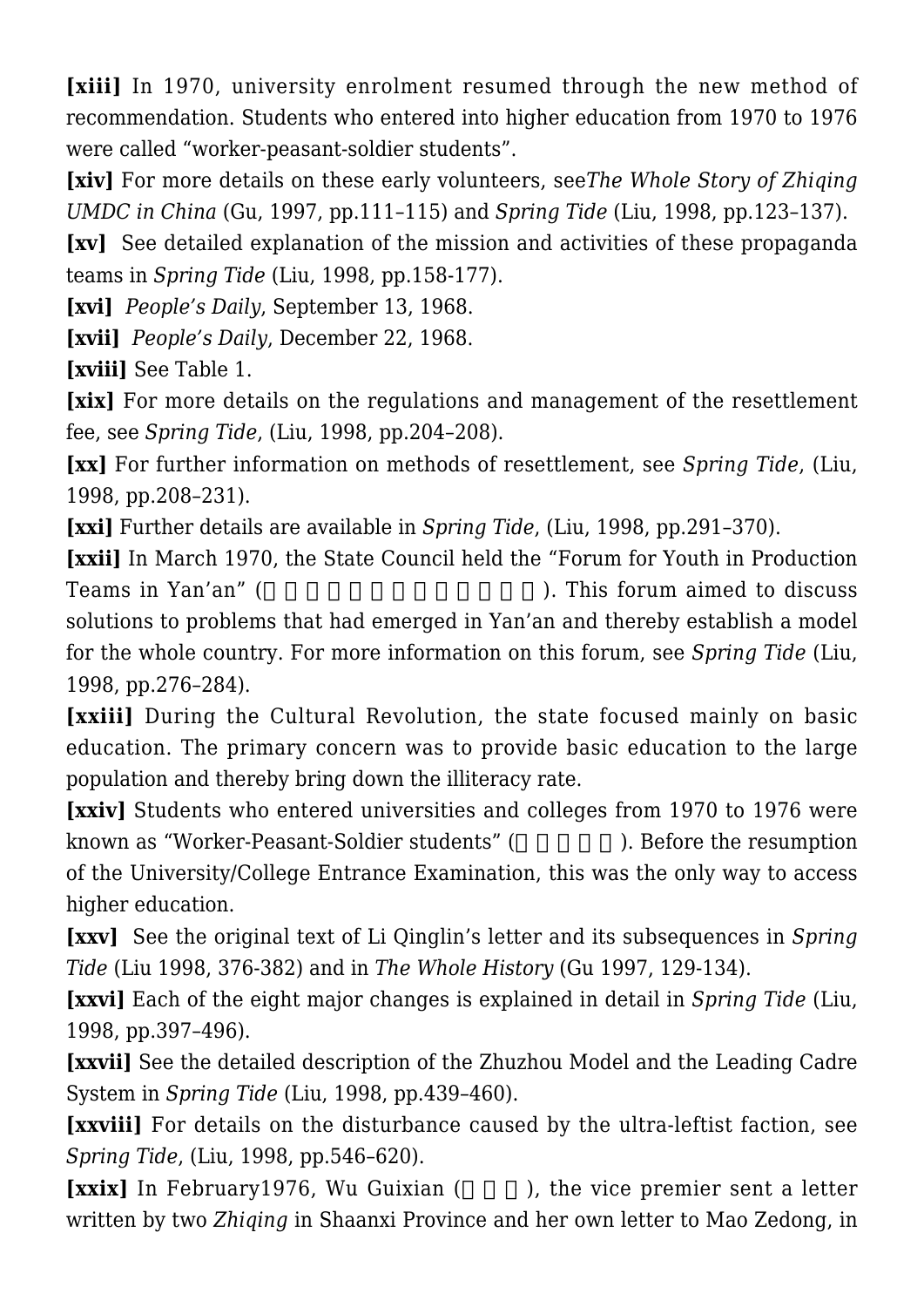which they expressed their concerns about the UMDC Movement. On February 12, Mao wrote this brief comment on Wu's letter, which then became the new supreme instruction.

**[xxx]** The "Two Whatevers": We must support Chairman Mao's decisions, whatever they are; we must consistently follow Chairman Mao's instructions. whatever they are. (

 $)$ **[xxxi]** In September 1977, the Ministry of Education held the National Conference of Colleges and Universities Enrolment Work. On 21October, the State Council announced the decision to resume the University/College Entrance Examination. According to the conference resolution, the entrance examination was open to workers, peasants, *Zhiqing*, veterans, cadres, and new school graduates, and was guided by the principle of "unified examination, merit-based enrollment".

**[xxxii]** For more details, see *The Whole Story of Zhiqing UMDC in China* (Gu, 1997, pp.165–173).

**[xxxiii]** For further details on the conversations between central leaders and the petition group, see *The Whole Story of Zhiqing UMDC in China* (Gu, 1997, pp.187–192).

**[xxxiv]** See more details about these measures in *The Whole Story*, (Gu 1997, 198-204).

**[xxxv]** For details, see *The Whole Story of Zhiqing UMDC in China* (Gu, 1997, pp.211–216).

**[xxxvi]** See *The Whole Story of Zhiqing UMDC in China* (Gu, 1997, pp.218–228) and *Spring Tide* (Liu, 1998, pp.844–862) for further discussion of residual problems and solutions.

**[xxxvii]** Thomas P. Bernstein published the first monograph on the UMDC Movement, *Up to the Mountains and down to the Villages: The Transfer of Youth from Urban to Rural China*, in 1977. He is the originator of studies on the UMDC Movement in Western academia.

# *References*

Bernstein, T. P., 1977. *Up to the mountains and down to the villages: the transfer of youth from urban to rural China*. New Haven, CT: Yale University Press. Ding, Y. (2008. → 1998. → 1953–1968 and *Ding*, Y. (2018. → 1998. → 1953–1968 and *Zhiqing* in China: the first wave  $(1953-1968)$ ] .  $\qquad \qquad$  [Beijing: China Social] Sciences Press].